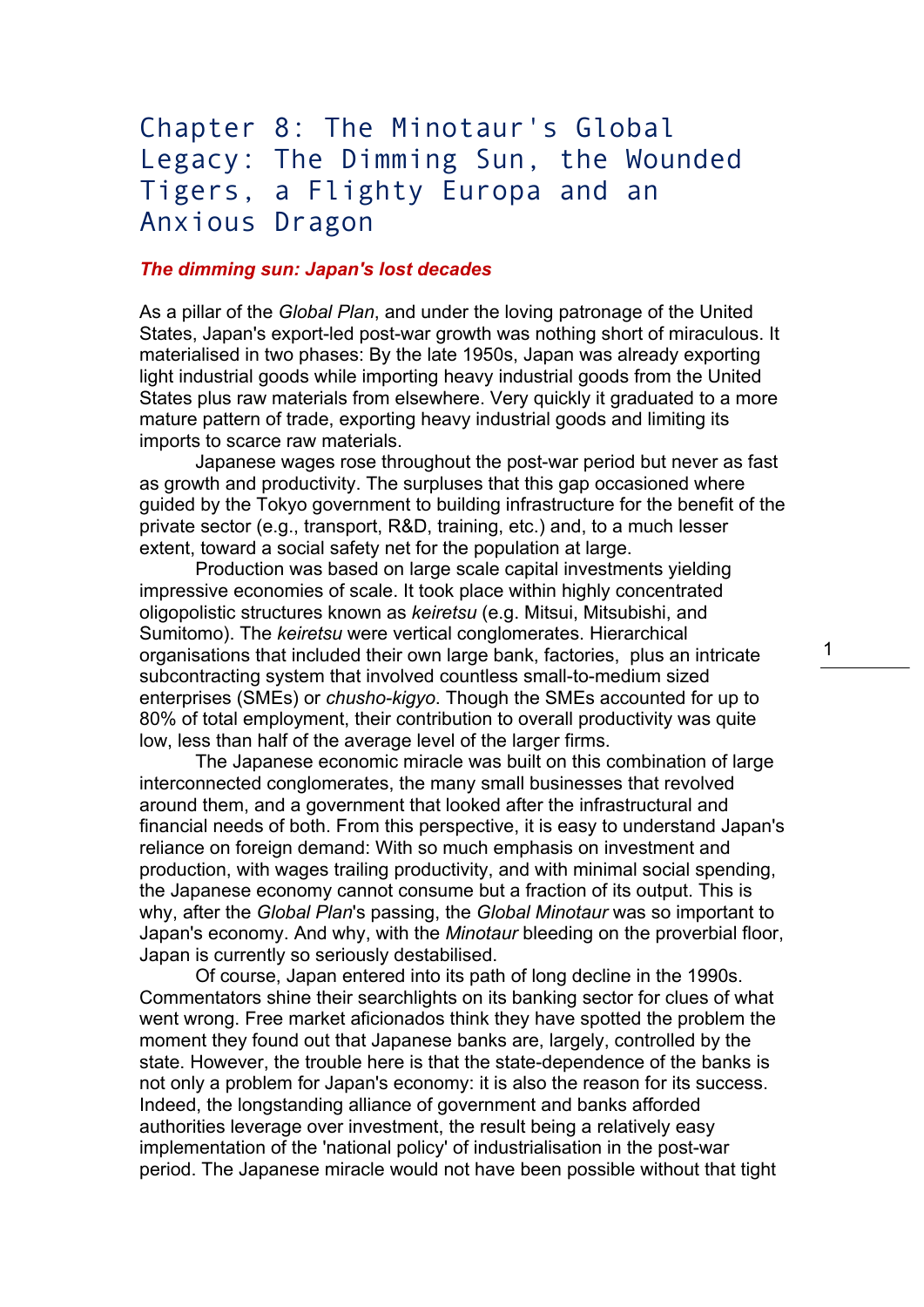embrace. It allowed government to discourage Japanese firms from financialisation while the Ministry of Finance performed that task, on their behalf and in association with the Bank of Japan. Industry was instructed to mind its core business (of making 'things' well) while government, and each bank affiliated to each *keiretsu*, were responsible for the flow and circulation of capital into and around these industrial groups.

During the *Global Plan*, and under America's tutelage, authoritarian *de facto* one-party rule (by the almost invincible *Liberal Democratic Party*) ensured that the Japanese state was semi-detached from civil society. Its policy makers had a major part in the unfolding drama that followed, after 1971, the *Global Plan*'s replacement by the *Global Minotaur*. In particular, the Japanese social economy faced a major overhaul in response to the dollar's initial devaluation. Japanese officials quickly reacted to the prospect of collapsing exports to the United States in two ways: *First,* by finding new technological solutions to maintain competitiveness. *Secondly*, by exporting capital to the United States in the form of foreign direct investment, purchases of US Treasury bills, and placements on the New York stock exchange. In short, to keep its oligopolistic industry going, Japan chose to nourish the *Global Minotaur*, exactly at the US authorities had anticipated.

The tacit US-Japanese accord was simple: Japan would continue to recycle its trade surpluses by purchasing US debt and investing in America and, in return, it would be granted continued privileged access to America's domestic market, thus providing Japanese industry with the overall demand that Japanese society was incapable of producing. However, there was a snag: When one buys foreign assets, at some point these assets start generating income which must be, eventually, repatriated. Japan thus 'ran the risk' of ceasing to be able to remain a net capital exporter, turning into a rentier nation. This prospect was at odds with the post-oil crisis Japanese growth strategy, which was to concentrate on high value-added, low energy-using industries like electronics, integrated circuits, computers and mechatronics (industrial robots).

On 22nd September 1985, the United States, Japan, W. Germany, France, and Britain signed the *Plaza Accord***.** The agreement's stated purpose was to devalue the US dollar in an attempt to rein in the *Global Minotaur*: to reduce America's trade deficit (and, by extension, its budget deficit). Today, many commentators recall the *Plaza Accord* as a model of an agreement that America should be imposing on the Chinese, in order to reverse China's large trade surplus with the United States. While it is true that the Plaza Accord did succeed in devaluing the dollar *vis-à-vis* the Yen by more than 50% (within two years of its singing), these commentators are missing out the *Accord*'s real purpose: The aim was, at least in part, *to prevent Japan from becoming a rentier nation*, a development that would jeopardise both Japan's own long term plans and the *Global Minotaur*, whose wont was to remain the undisputed global rentier.<sup>1</sup>

The Yen's post-1985 climb forced the Japanese economy into the lap of a major, sustained slowdown. In an attempt to keep up the rate of investment, as Japanese exports were becoming dearer in the United States, the Bank of

 <sup>1</sup> The other purpose of *Plaza* was to accommodate the United States' determination that its multinationals should play a larger role in the global electronics market that Japan and Germany threatened to dominate.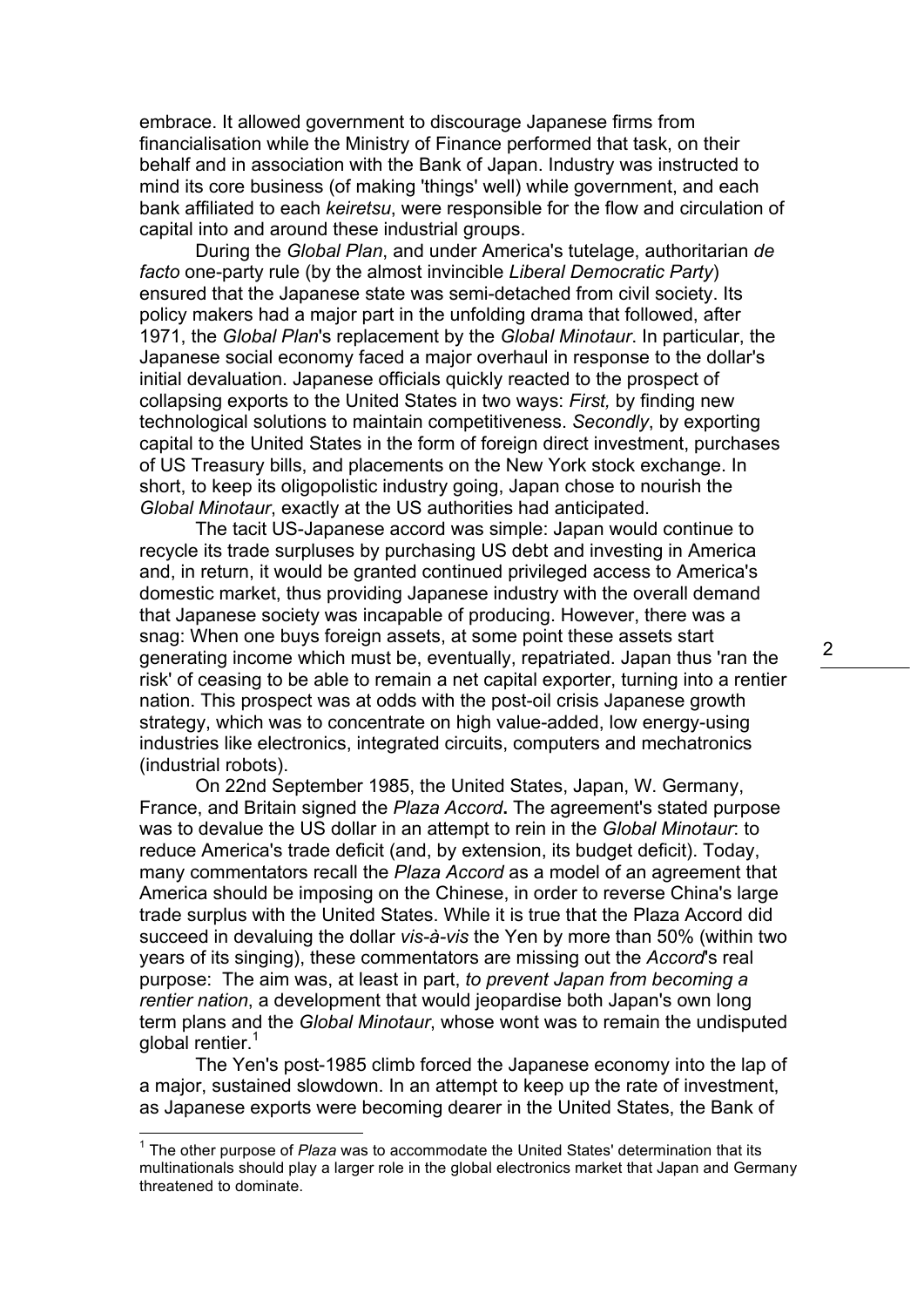Japan pumped a lot of liquidity into the *keiretsu* system. The result was the largest build-up of excess liquidity in modern history. The side effect was massive speculative activity in Japanese real estate. And when in the early 1990s the authorities tried to deflate the real estate bubble by increasing interest rates somewhat, house and office prices crashed. The nation's banks ended up with huge loans on their books that no one could repay.

It is often argued that Japan's authorities neglected to force the banks to come clean regarding these bad loans. While this is accurate, it ignores the fact that the banks were intimately connected, via the *keiretsu* structure, to an intricate network of firms, small and huge. Had the state allowed the banks to write off their bad debts, they would have gone to the wall and the Japanese industrial miracle would have ended there and then. Instead, the government and the Bank of Japan injected as much liquidity as was required into the banks. Lamentably, most of these injections were absorbed by the black holes within the banks (the non-performing loans) without generating substantial new investment.

For the first time since the mid-1930s, an advanced capitalist economy had been caught in a recessionary *liquidity trap*: Despite the monetary authorities better efforts to boost investment by pushing interest rates down to almost zero and pumping liquidity into the banks, Japan's zombie banks could not deliver the hoped for investments. The government tried one fiscal stimulus after the other. Roads were built, bridges erected, railway projects criss-crossed the nation's islands. Even though they helped keep the factories going, the 'malaise' could not be lifted.

Interestingly, before 2008, the Japanese 'malaise' actively boosted the *Global Minotaur*. Japan's next-to-zero interest rates resulted in the accelerated migration of capital from Tokyo to New York, in search of better returns. To the already large amounts of capital that the government of Japan was investing in US government debt, and the equally large amounts of capital that Japanese firms were diverting to the United States in the form of foreign direct investment (e.g. the purchasing of American shares, of whole firms or the setting up by Sony, Toyota, Honda etc. of production facilities on US soil), a third capital flow was now added: The so-called *carry trade* by financial speculators who would borrow in Japan at rock bottom interest rates and, subsequently, shift the money to the United States where it would be lent for much higher returns. This *carry trade* expanded significantly the *Minotaur*'s inflows, thus speeding up the financialisation process that was to be, paradoxically, the *Minotaur*'s undoing.

After 2008, and the *Global Minotaur*'s forced abdication, the United States and Europe, to their horror, were to discover that the Japanese *liquidity trap* had spread to them. At that point all the chastisement that Japanese authorities had received from American and European commentators, for not having taken tough action against their zombie banks, was quietly forgotten. Indeed, Europe and the United States followed the same recipes that delivered Japan's lost decades. Zombie banks became a feature of the whole wide West. Moreover, unlike Japan's zombie banks which remain politically weak, America's and Europe's zombie banks rule the roost in the new socioeconomic configuration that I call *bankruptocracy*.

## *Wounded tigers: Japan, America and the South East Asian crisis*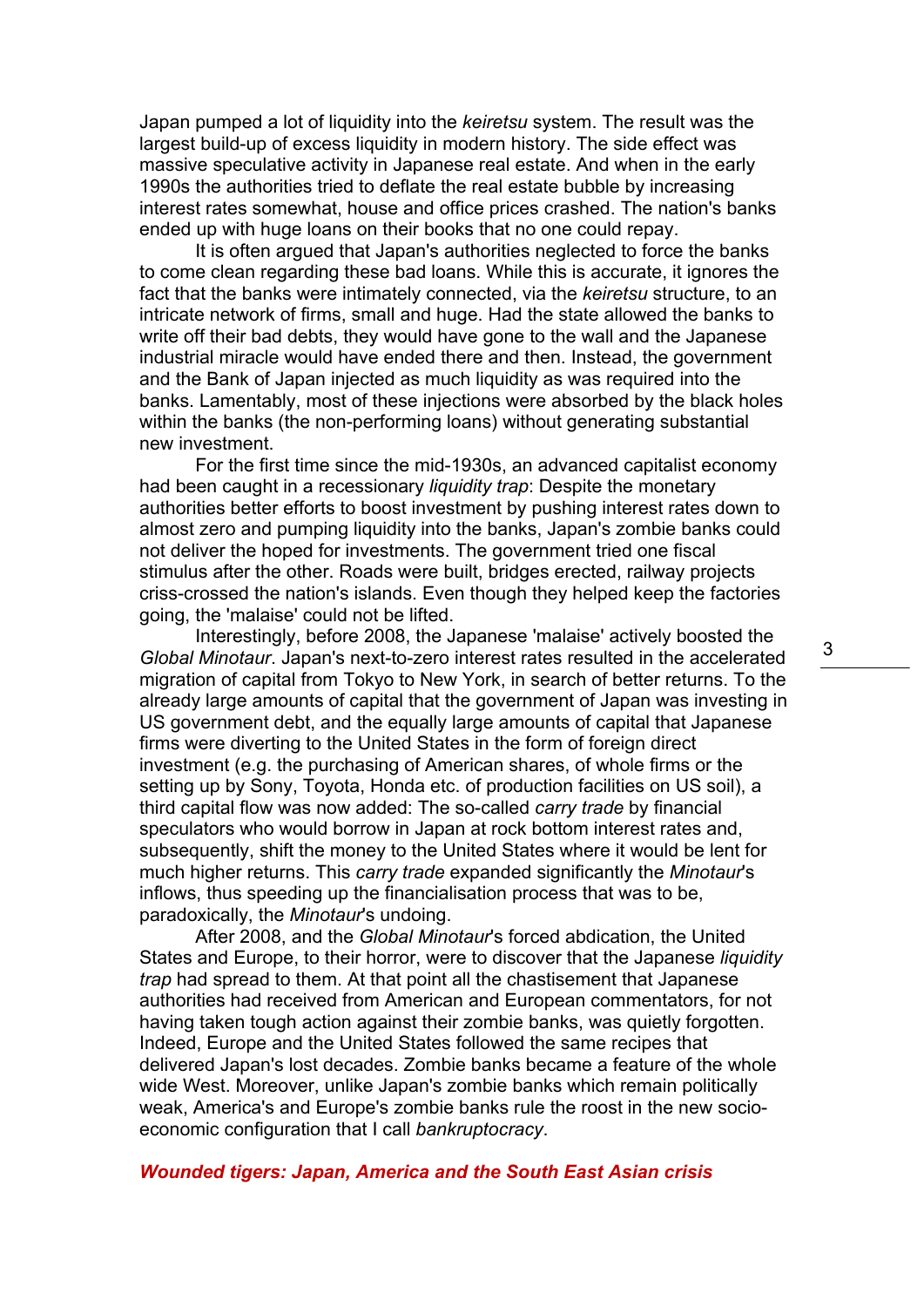Ever since the Korean and, more significantly, the Vietnam wars caused advanced capitalism to take root in South East Asia, Japan began to play the hegemonic role in the region (recall Chapter 3). Japan lent to the South East Asian tigers both the necessary technology and its initial growth spurt. However, it would be false to argue that Japan was to South East Asia what the United States were to Germany and Japan under either the *Global Plan* or the *Global Minotaur*. The difference is that Japan neither enjoyed substantial trade surpluses *vis-à-vis* South East Asian countries (as the United States had with Europe and Japan under the *Global Plan*) nor went through a period of absorbing South East Asia's trade surpluses (as America was doing with Europe' and Japan's under the *Global Minotaur*). Instead, South East Asia was always in a structural, long term, trade deficit with Japan, having to rely on net export revenues from America and Europe for its growth.

During the *Global Minotaur*'s best years, especially during 1985-1995, the decline in the value of the dollar was accompanied by a shift of Japan's foreign direct investment towards Asia. In a few years, the Japanese *keiretsu* had spread their wings over Korea, Malaysia, Indonesia and Taiwan by exporting capital goods used both in production and in the building of new infrastructure. This development was always part of the intention behind the 1985 *Plaza Accords*, a part compensation for Tokyo's acquiescence to American imperatives. The American government, the IMF, the World Bank, indeed the complete panoply of advanced Western capitalism, leant on the South East Asian governments, pushing relentlessly for a complete liberalisation of their capital markets. The idea was, simply, to facilitate Japanese investment in South East Asia, but also to spread Wall Street's reach and profiteering in that part of the world (where returns were higher, due to fast growth, than in the West).

South East Asia buckled under the pressure. Foreign capital streamed in, pushing real estate and share prices up and causing those countries' trade deficit *vis-à-vis* Japan to rise. And as the Japanese were always incapable of generating sufficient overall demand for their own output, the pressure to find export markets for South East Asian output *outside Japan* grew even stronger. At that point, once again, the United States came to the rescue. For unlike Japan (that could produce everything except the requisite demand necessary to absorb its shiny, wonderful industrial products), America, under the *Minotaur*'s gaze, had mastered the art of creating immense levels of demand for other people's goods. Thus the United States became *the* export market for the area as a whole, inclusive of Japan, while South Korea and Taiwan imported mostly from Japan. This process created, perhaps for the first time, the Japanese *vital space* that the *Global Plan*'s designers had imagined in the late 1940s, but was never implemented after Chairman Mao's unexpected victory.

After the *Plaza Accord*, the flood of Japanese liquidity and foreign investments spread rapidly into South East Asia. These capital inflows into the tiger economies came on top of the increasing revenues from net exports into the United States. Soon they spearheaded a real estate bubble. Toward the end of the 1990s, the bubble burst and foreign capital departed much faster than it had poured in, plunging these countries into a terrible nightmare. Building sites were abandoned, currencies devalued precipitously, investment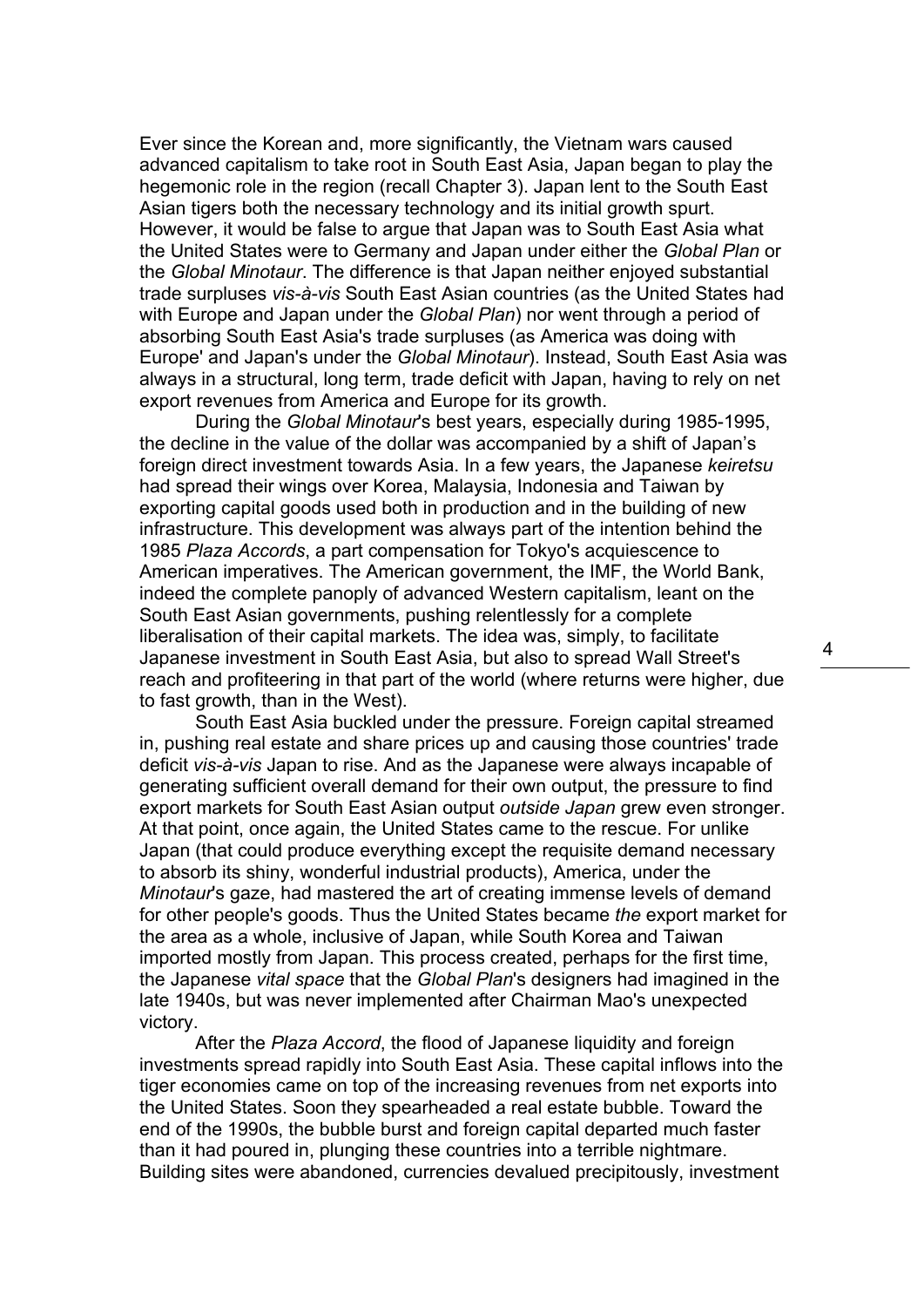dried up, unemployment heightened social tensions, poverty began to rise again and, worst of all, the IMF was called in. Its loans were conditional on policies that were designed for countries with an unproductive, corrupt public sector. The tragedy was that these policies were completely ill-suited to the tiger economies whose problem was not too much social spending or corruption but over-extended financial institutions and a liquidity crisis.

After a hideous period of utterly unnecessary austerity imposed by IMF's fundamentalist austerian logic, the South East Asian tigers gradually recovered, partly due to the *Minotaur*'s continuing rude health and partly because of the large devaluations of the local currencies. Their governments came out of the late 1990s crisis with one cast iron commitment in mind: Never again would they call in the IMF! Never again would they allow Wall Street and assorted foreign bankers to destroy their hard earned progress!

From that day onwards, South East Asia made a point of accumulating dollar reserves for a rainy day. Those reserves were then merged with the New York-bound tsunami of capital that kept the *Minotaur* vibrant, insolent and, ultimately, dominant.

After the *Crash of 2008*, the yen re-valued substantially, giving another blow to Japan's plans for export led growth. The tigers, on the other hand, kept their currencies tied to the dollar. The conventional wisdom is that, at a time of crises, capital flows back to the largest economies in search of safe havens and that this is the reason why the dollar and the yen rose in 2008. But that leaves unanswered the question of why the yen rose so fast against the dollar (and thus against the South East Asian currencies). The explanation is that, with interest rates in Europe and America competing against Japanese interest rates in a frantic race-to-zero, Japanese privately owned capital no longer had a good reason to stay abroad: Thus, a mass repatriation of Japanese capital (the part of it that did not 'burn up' during the *Crash*) pushed the Yen up, placing Japanese industry at a disadvantage both with the United States and in relation to South East Asia.

The long term effect of this repatriation of Japanese savings is of global importance. On the one hand it deepened Japan's stagnation, through the appreciation of the Yen, while, on the other, the end of the Yen *carry trade* translates into an upward push for world interest rates at a time when the global economy is wrestling with powerful recessionary forces. Additionally, it is the real reason why China, which had in the meantime emerged fully, resists western attempts to make its currency convertible and un-peg it from the US dollar: *The Dragon had learned its lessons from the tigers' bitter experience.*

The only silver lining of the *Crash of 2008* for East Asia is that South East Asia has strengthened its position relative to Japan, even though it faces great uncertainty on the demand-for-its exports front. Its struggle to maintain net exports to the rest of the world will prove particularly challenging, especially as it must proceed under the long shadow of the Great Dragon to the north.

Summing up, Japanese capitalism's Achilles Heel was that, unlike the United States, it never managed to cultivate an hegemonic position in relation to South East Asia. While Korea, Taiwan, Malaysia, Singapore etc. relied on Japan for technology and capital goods, they could not look to it as a source of demand. The whole area remained tied to the *Global Minotaur* and its whimsical ways. China grew into a superpower in this context. It is determined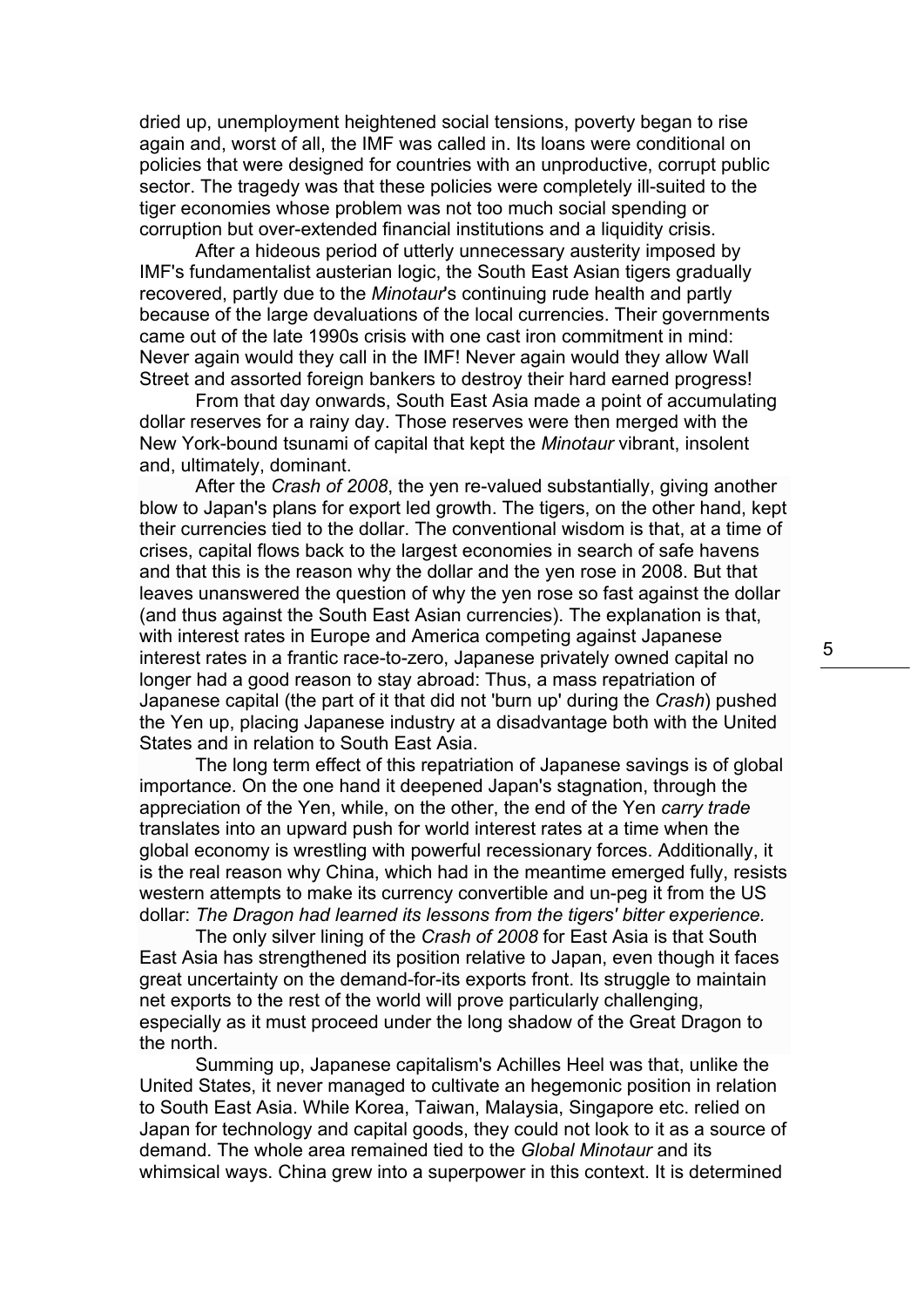not to get caught either in a Japanese type of malaise or in a trap like that in which the South East Asian tigers found themselves in the late 1990s.

### *Germany's Europe*

It is now appropriate to turn to the *Global Plan*'s second pillar: Germany and its mixed fortunes during the *Age of the Minotaur,* and beyond. The difference with Japan was this: In trying to shield its own export-led growth from the post-1971 dollar devaluation, Germany had something that Japan lacked: access to its own *vital space*; a space that the United States had previously laboured so hard to create on Germany's behalf: the *European Common Market*, i.e. today's *European Union* (EU). The role of German exports to the rest of Europe remained that which the *Global Plan*'s American architects had envisioned: To support a strong Deutschmark and, at the same time, to play a central role in the industrial development of the rest of Europe. Indeed, German exports were not just Volkswagens and refrigerators but also capital goods essential for the normal functioning of every aspect of Europe's productive apparatus.

Nevertheless, Germany was not Europe's locomotive. From 1973 onwards, the developmental model of continental Europe has been resting on the combined effect of maintaining a powerful capital goods industry, linked through Germany's global corporations. However, the overall demand that keeps these corporations going was always scarcer in their home countries, than in their neighbours. Like Japan, Germany too showed a magnificent capacity efficiently to produce the most desirable and innovative industrial products. Equally, it too failed miserably to generate endogenously the requisite demand for them. But, unlike Japan, Germany had the advantage of its European periphery, or *vital space*, which provided a significant portion of demand for its industrial output thus making Germany less dependent (relatively to Japan) on the *Minotaur*.

Much ink has been expended in recent years to discuss Europe's fundamental heterogeneity. But how could it be otherwise? Is the dollar zone homogenous? Does Germany itself consist of equally developed and dynamic *Länder*? Of course not. Broadly speaking, the EU comprises three different species of economy: Persistent surplus generating countries (Germany, Holland, the Flemish part of Belgium, Austria and Scandinavia), persistent deficit inducing countries (Italy, Greece, Spain and Portugal), and... France, a country in a category of its own.<sup>2</sup> The reason France is an outlier has to do with the fact that, while it consistently fails to join the group of surplus nations, it nevertheless enjoys two major strengths: *First*, the calibre of its political institutions which (perhaps due to its Napoleonic past) were the nearest Europe got to a policy making civil service that might rival that of Washington. *Secondly*, France sports a large banking sector which is more advanced than that of the surplus countries. Because of the *gravitas* of its banks, France achieved a central position in the facilitation of trade and capital flows within the European economy.

 $2$  I leave Britain outside this taxonomy. Following its deindustrialisation, under the Thatcher government, the only thing standing between Britain and Europe's stragglers is the City of London with its pivotal position in the world of finance. Ireland is also excluded because it is currently undergoing a crisis that may well alter its status quite fundamentally.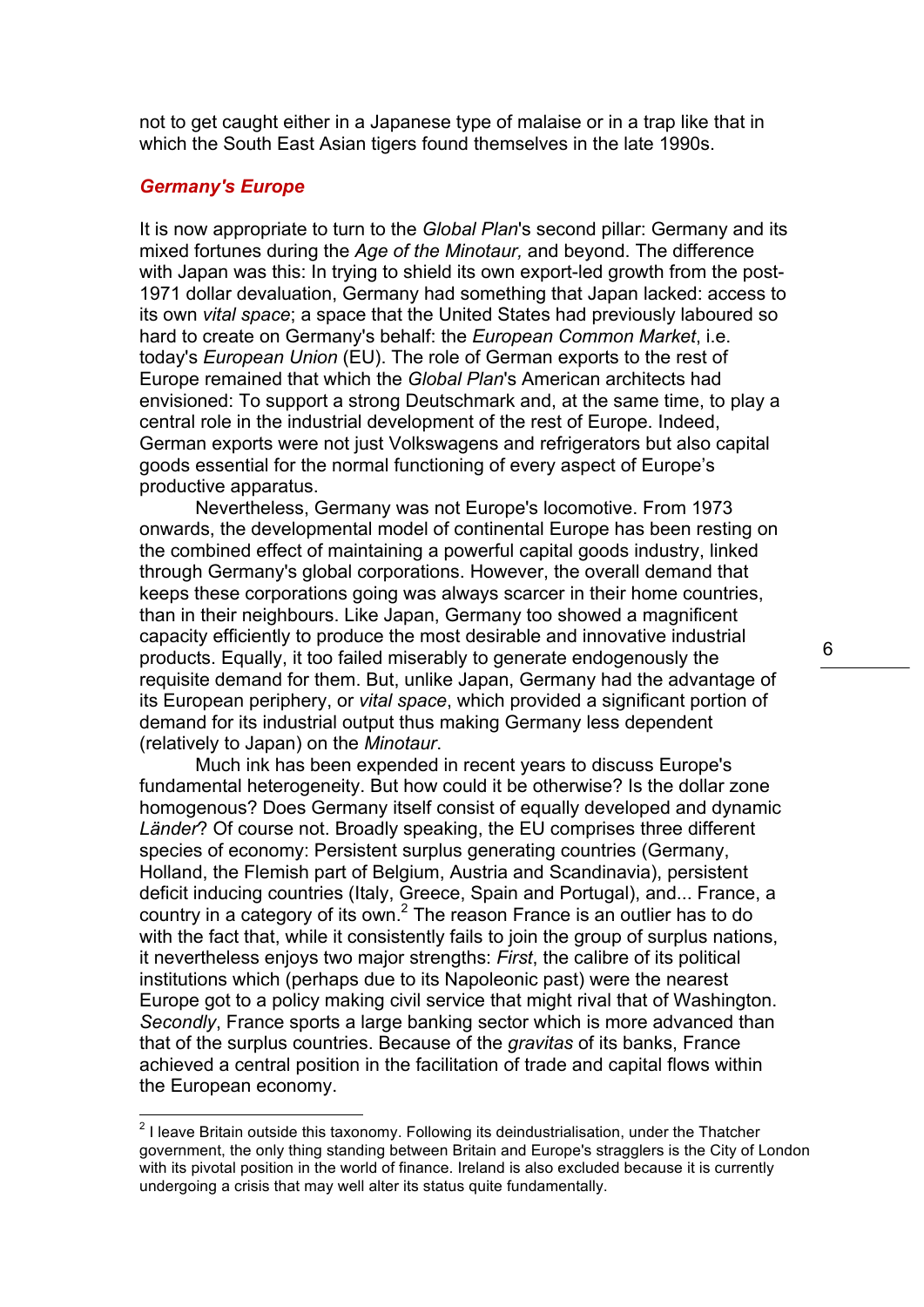From 1985 onwards the *Global Minotaur*'s drive to expand the American trade deficit translated into a major improvement in Germany's trade balance. This rubbed off on the rest of the EU, which saw its collective trade position go into surplus. This was the environment in which the forces that would create the common currency, the euro, gathered pace. Each grouping had different reasons for wanting a currency link up.

From the 1970s onwards, Germany was keen to shore up its position in the European scheme of things, as a net major exporter of both consumption and capital goods and a net importer of... overall demand. Key to its success was the policy of keeping its growth rate below that of the rest of Europe while, at the same time, maintaining investment at a much higher level than that of its neighbours. The aim of this policy was simple: To accumulate more and more trade surpluses from within its European *vital space* in order to feed the *Minotaur* across the Atlantic so as, in turn, to financialise its own export expansion within the United States and, later, China.

The one spanner in the works of this *German Strategy* was the threat of competitive currency devaluations that Italy and other countries were using with good effect to limit its trade deficits *vis-à-vis* Germany. The idea of a monetary system to limit currency fluctuations proved a major motive for Germany's acquiescence to the idea of giving up its cherished Deutschmark. But when the European *Exchange Rate Mechanism*, that was set up to limit intra-European currency fluctuations, collapsed after a speculative attack in the 1990s, Germany opted for *Plan B*: A common currency that would stop the speculators from speculating against the range of currency fluctuations.

The rest of the Europeans each had their own reasons for wanting a common currency. The elites in the deficit countries had grown particularly tired of devaluations. Plain and simple. The fact that the Deutschmark value of their bank accounts and beautiful summer villas was liable for large and unexpected falls weighed heavily upon them. And as their working classes were also tired to watch inflation eat into their hard won wage rises, the Greek and Italian elites found it easy to convince them to share the dream of a common currency. Of course, there was a hefty price to pay: To lower inflation to the 3% limit that was a prerequisite for entering the eurozone, deficit countries had to induce effective stagnation in the productive sectors of their own economy. The shortfall in wage income was, nevertheless, ameliorated by the rise in lending which was made cheaper as interest rates fell. Just like in the United States in the 1970s and 1980s working people were forced to accept lower real wages in return for shiny credit cards, similarly in Europe's deficit countries the underprivileged were forced to take on more debt.

However, the key to the euro project was none other than Europe's glorious outlier: France! France's elite had three reasons for seeking a lock up between the Frank and the Deutschmark: *First,* it would strengthen the political elite's bargaining position *vis-à-vis* the powerful French trades unions, in view of the moderate wage rises across the Rhine that German trades unions negotiated with employers and the Federal government. *Secondly*, it would shore up its, already important, banking sector. And *thirdly* it would enable its political elites an opportunity to dominate Europe in the one realm where French expertise was well advanced compared to its German counterpart: the construction of transnational political institutions.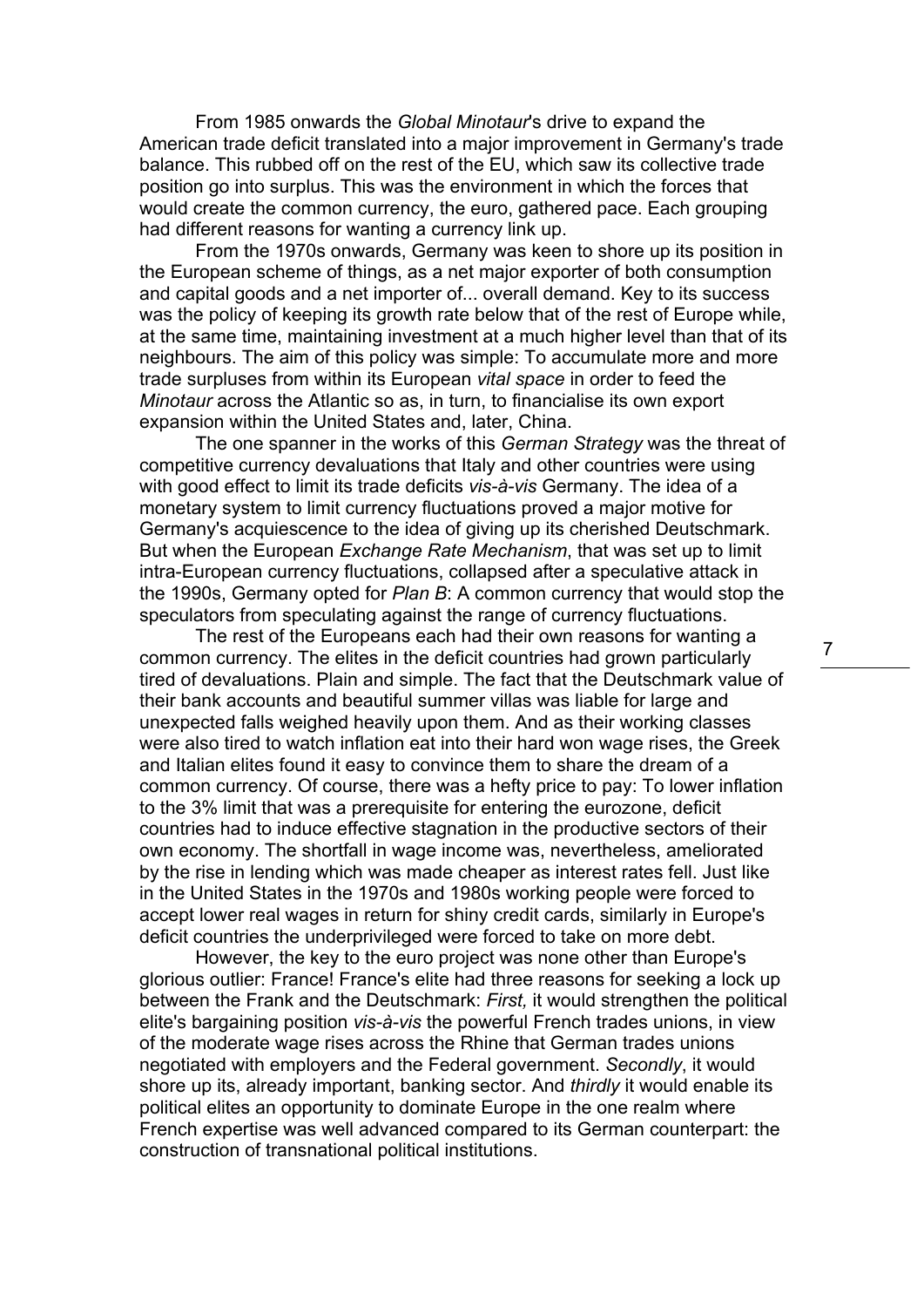### *The Deutschmark's new clothes*

The formation of the euro engendered deepening stagnation in the deficit countries plus France. It also enabled Germany and the surplus eurozone nations to achieve exceptional surpluses. They became the financial means by which German corporations internationalised their activities in the United States, China and Eastern Europe. Thus Germany and the other surplus countries became the *Global Minotaur*'s European opposite; its *Simulacrum*: 3 As the *Minotaur* was creating demand for the rest of the world, the *Simulacrum* was draining the rest of Europe of it. It maintained Germany's global dynamism by exporting stagnation into its own European backyard.

At the aggregate level, the eurozone was making good progress. Total incomes were rising but, underneath the surface, the industrial sectors of France and the deficit countries entered into a slow burning recession. It was the price stragglers and ambitious France had to pay for hooking their currencies up to the Deutschmark. Their reward? Cheaper loans and debtdriven consumerism.

Before the *Crash of 2008*, Europe's *Minotaur envy4* manifested itself in long treatises on the sluggishness of continental growth and the superiority of the Anglo-celtic model. In reality, the lethargic European growth rates, which did decline during every single one of the last four decades, had nothing to do with inflexible labour markets, an arthritic financial system, or over-generous social security. They were due, simply, to the way in which most of Europe was falling under the spell of German surpluses. The only relief Europe's deficit countries received, during the *Global Minotaur*'s halcyon days, came from net exports to the United States. But when 2008 struck, even that silver lining vanished.<sup>5</sup>

The institutional guise of the *Simulacrum* came in the form of the famous *Maastricht Treaty* which set up the rules governing eurozone membership. It stipulated *budget deficits* for member states capped at 3% of GDP, *Debt-to-GDP* ratios below 60%, *monetary policy* that was be decided upon and implemented by an 'independent' inflation-busting *European Central Bank* (the ECB) and, last but not least, a *no transfers clause* (or no 'bail outs', in post-2008 parlance). The latter meant that, if members states ever got into fiscal trouble, they should expect no assistance from the euro's institutions (ECB, Eurogroup etc.) or from fellow eurozone members.

The *Maastricht Treaty* was sold to the European public and elites as reasonable measures for shielding the euro from *free riding*. The metaphor most often used was that of a joint bank account from which each account holder can withdraw money independently of contribution and without prior agreement. Such an account would soon be depleted, the story went. The equivalent for the eurozone would be member state profligacy that undermines the common currency's credibility and value.

 $3$  French philosopher Gilles Deleuze defines a simulacrum as a 'system' "...in which different relates to different *by means of* difference itself". See his *Difference and Repetition*. Columbia University Press, 1968.

<sup>4</sup> Recall the introduction to Chapter 5.

<sup>&</sup>lt;sup>5</sup> At a time when Europe's deficit nations and France had to reckon also with growing deficits with Asia.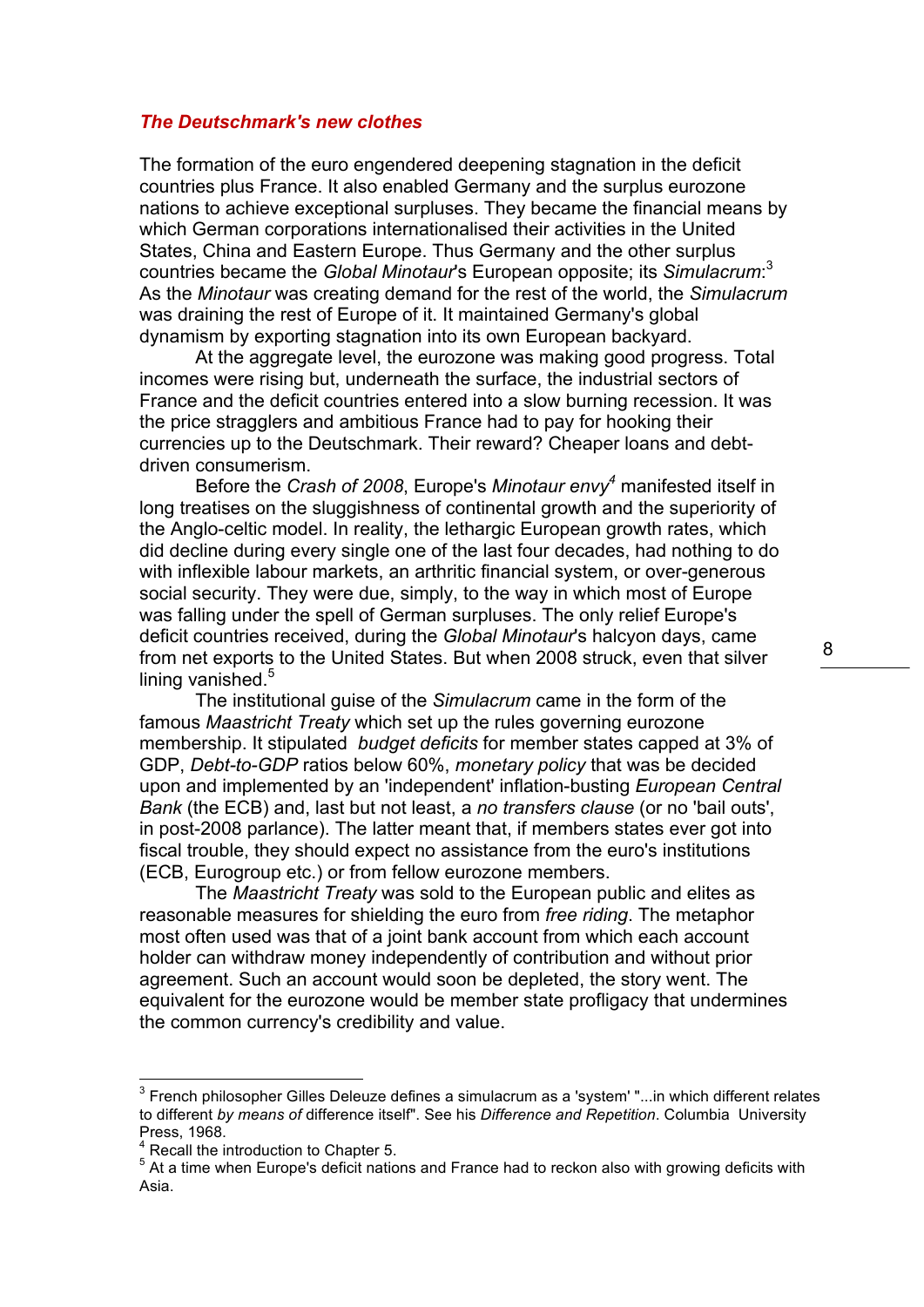Although a mechanism preventing such *free riding* is necessary for any currency union, it is certainly not sufficient. Something was missing. Was that 'something' left out accidentally, or was there a hidden agenda? I think the latter. In fact, it was the same agenda that lay behind Harry Dexter White's rejection of Keynes' *International Currency Union* (ICU) proposal at Bretton Woods, in 1944.<sup>6</sup> Just like the Americans insisted on preserving their right to run large surpluses under the *Global Plan*, so did Germany demand that the *Maastricht Treaty* would not include any explicit *Surplus Recycling Mechanism* (SRM). The objective? To use the creation of the eurozone as a mechanism by which to cast in stone the 'obligation' of the deficit countries (plus France) to provide Germany with net effective demand for its exports.

The great difference between American hegemony worldwide and German dominance within the EU was that the United States understood well the importance of recycling surpluses. The Americans' only difference with Keynes was that they did not want the SRM to be formally instituted. So, under the *Global Plan*, they made a habit of supporting Germany and Japan with generous capital injections. And when the *Global Plan* died an ignominious death, the *Global Minotaur* that took over recycled with glee, albeit by reversing the flows of capital and trade surpluses in favour of Wall Street. As long at that ecumenical beast kept going, the eurozone's faulty architecture held on.

When the *Crash of 2008* wounded the *Minotaur,* the euro cracked. Greece was its weakest link but the problem was deeply ingrained in the whole design and, in particular, the lack of an SRM. But before saying more on this, it is best to take a few steps back, to the moment the two post-war Germanies became one.

#### *Europa's flight*

It is tempting to stretch this book's central metaphor to include the myth of Europe. According to the same mythology that gave us the *Minotaur*, *Europa* was a fair Phoenician Princess that Zeus took a fancy to. Metamorphosised into a white bull, he lured her into riding him and, before she got a chance to jump off, he dashed into the Aegean and carried her to Crete. King Minos was the product of that union. Which makes *Europa* the *Minotaur*'s step-grandma.7

Another wrinkle to this story is that, before returning to Hera, Zeus bestowed certain gifts upon Europa. One of these gifts was *Laelaps*, a hound that always caught its prey. (Another was a javelin that never missed its target.) Some generations later, *Laelaps* was enlisted to the task of hunting down the *Teumessian fox*; a fearsome animal designed by the gods never to be caught. The impossibility of the match between *Laelaps* and the *Teumessian fox* taxed Zeus' mind so much that he decided to turn them both into stone and cast them upon the night's sky. While wrecking their brains in search of policy fixes to the euro's troubles, Europe's policymakers may be amused to recall this metaphor for impossible tasks.

## *German Reunification and its global significance*

The collapse of the Soviet Union, that began unexpectedly around 1989, soon led to the demolition of the Berlin Wall. Chancellor Helmut Kohl moved quickly to seize this opportunity to annex East Germany. Conventional wisdom has it that the inordinate cost of Germany's reunification is responsible for the country's economic ills and its stagnation in the 1990s. This is not my reading.

 $6$  That discussion was presented in Chapter 3.

<sup>7</sup> For the *Minotaur*'s birth story, return to Chapter 1.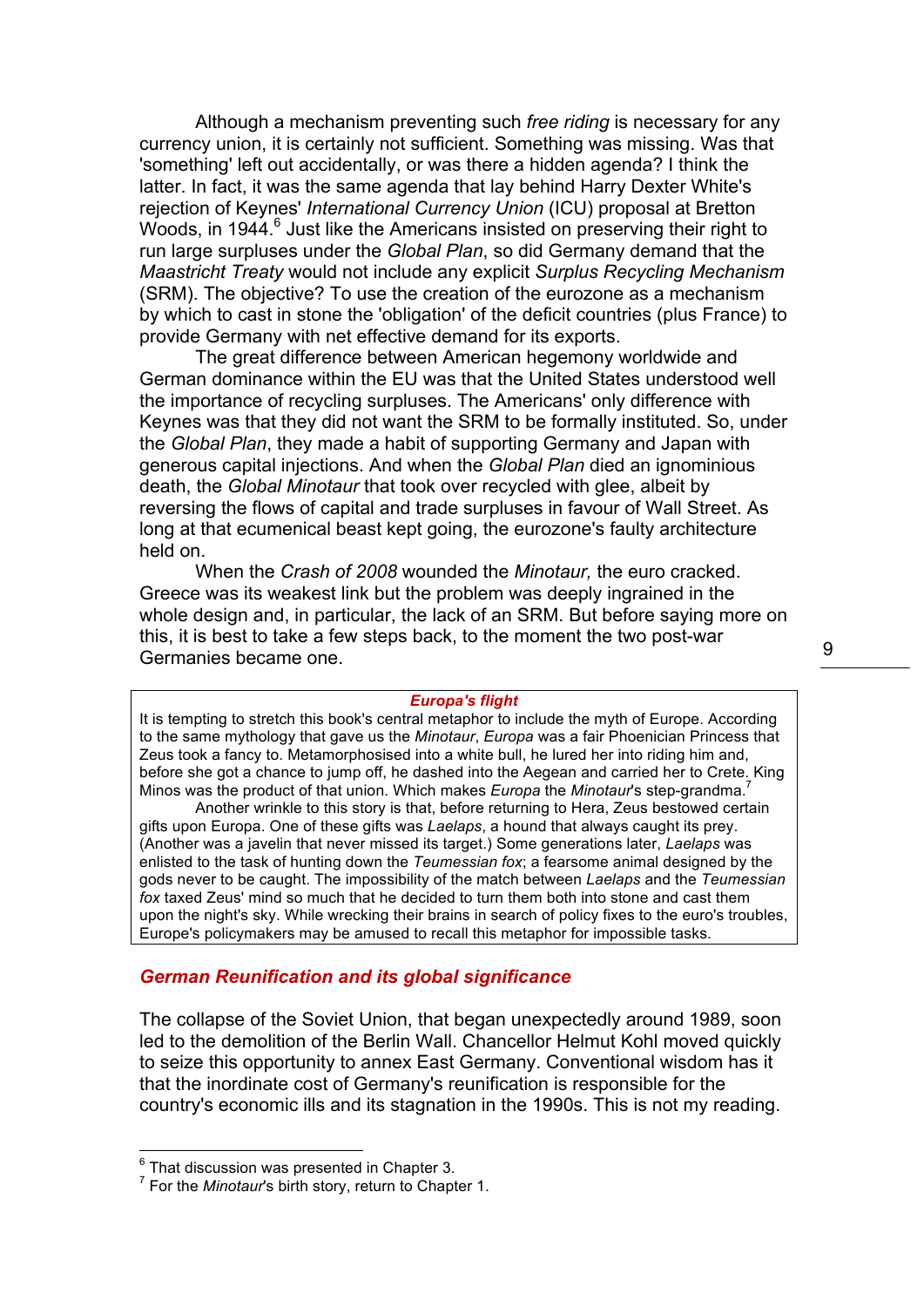While it is undoubtedly true that reunification strained Germany's public finances (to the tune of approximately \$1.3 billion), and even led it to flout the very *Maastricht Treaty* that it had insisted upon, reunification helped reduce German labour's bargaining power. What the oil crises, Wal Mart and some aggressive corporate moves had achieved in the United States in the 1970s, reunification brought to Germany in the 1990s. It is also worth noting that East Germany was not the only part of the former Soviet empire whose collapse boosted German capital. From Poland to Slovakia and from Hungary to the Ukraine, dirt cheap labour became available to German companies.

More generally, Germany's response to the cost blowout of reunification was the pursuit of *competitive wage deflation*. Indeed, while the eurozone was being prepared, Germany, courtesy of reunification, was locking into its labour markets substantially decreased wages (in relation to the wages elsewhere in the eurozone). Almost in a bid to copy the *Global Minotaur*'s domestic strategy, the German *Simulacrum* promoted a strategy of restraining wage growth to a rate much below productivity growth. Once the euro was introduced, and German industry was shielded from the competitive currency depreciation of countries like Italy, its gains from the fall in wages became permanent.

Additionally, Germany's system of collective wage bargaining, based on a corporatist-*cum*-neo-mercantilist *entente* between German capital and the German trades unions, enabled the gap between productivity and wage growth to be more favourable to capital compared to the rest of Europe. The gist of the matter was low growth reinforcing German export competitiveness on the back of continual real wage deflation and vigorous investment. As the *Global Minotaur* began to soar, after 2004, Germany's trade surplus took off in sympathy, capital accumulation rose, unemployment fell to two million (after having risen to almost double that) and German corporate profits rose by 37%.

However, even though the picture seemed quite rosy for the German elites, something rotten was taking over its banking sector; a nasty virus that the *Minotaur Simulacrum* had wilfully contracted from the *Global Minotaur* itself. And when the *Crash of 2008* happened in New York and London, that virus was energised in earnest. $8$  It was to become the beginning of the euro's existentialist crisis.

## *First as history then as farce: Europe's bank bail outs*

Despite European gloating that the *Crash of 2008* was an Anglo-Celtic crisis, and that its own banks had not been taken over by financialisation's equivalent to a gold fever, the truth soon came out. German banks were caught with an average *leverage ratio* of €52 borrowed to every €1 of own funds; a ratio worse even than that raked up by Wall Street or London's City. Even the most conservative and stolid state banks, the *Landesbanken*, proved bottomless pits for the German taxpayer. Similarly in France whose banks had to admit that they had at least €33 billion invested in CDOs. To this sad sum, we must

 $8$  IKB Bank, and its parent bank KfW, were the first to have been burnt by Wall Street scams that exploded in 2008. They ran to Berlin for government assistance. The bill came to €1.5 billion. It was the tip of the iceberg. The *Global Minotaur*, unbeknownst to the German people, and to most of its politicians, had infected German capital with the virus of financialisation. When that disease became fully blown, the German taxpayer had to foot an enormous bill.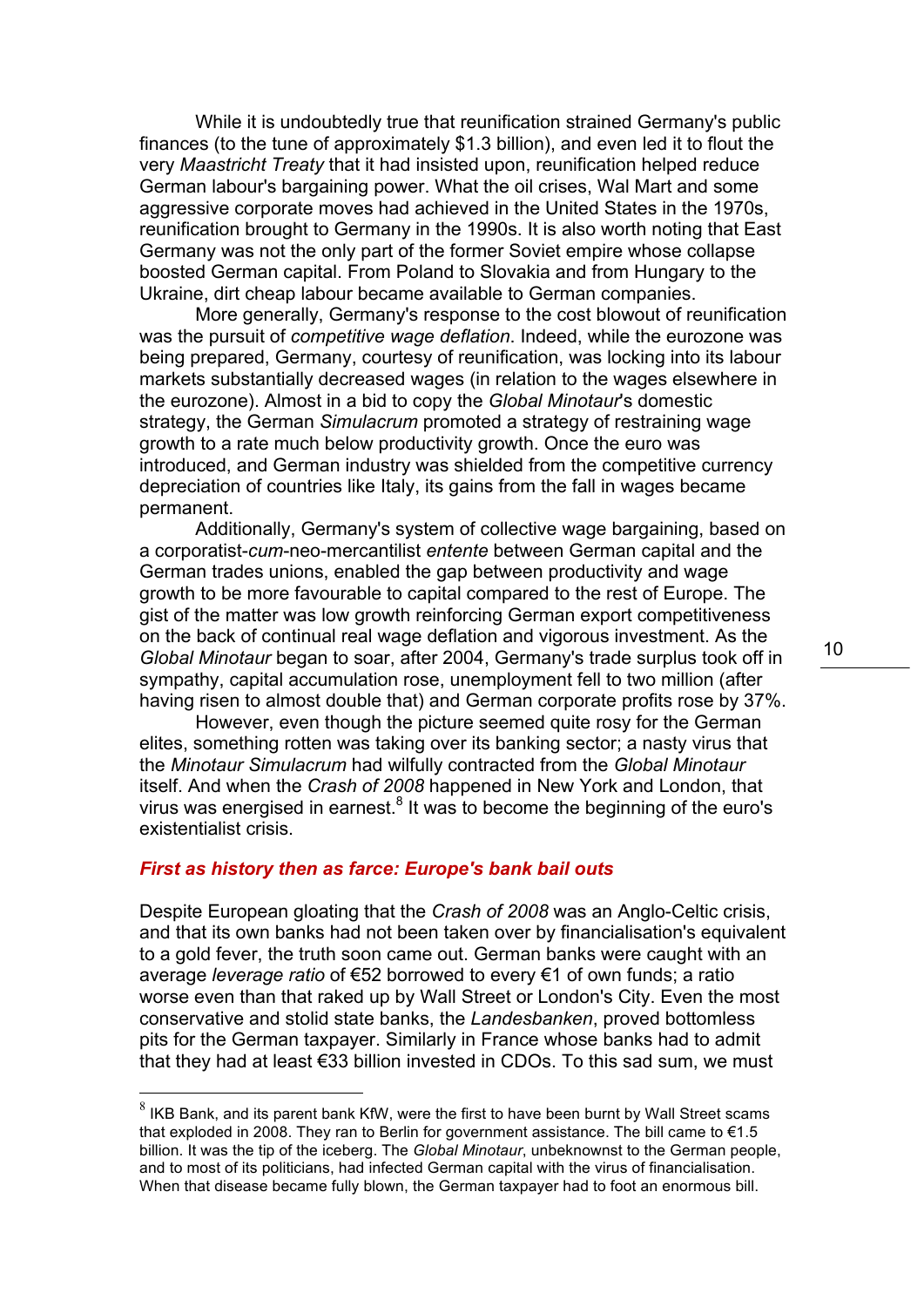add the European banks exposure to the indebted eurozone states  $(6849)$ billion), to Eastern Europe (more than €150 billion), to Latin America (more than €300 billion), and to around €70 billion of bad Icelandic debts.

The European Central Bank (ECB), the European Commission (the EU's effective 'government') and the member states rushed in to do for the European banks that which the United States administration had done for Wall Street. Only there were two profound differences. The first difference is that the euro is nothing like the dollar. While the dollar remains the world's *reserve currency*, the Fed and the US Treasury can write blank cheques knowing that it will make very little difference on the value of the dollar, at least in the medium term. Indeed, IMF data shows that the dollar's share of global reserves was 62% at the end of 2009 and has, since then, been rising in response to Europe's post-2010 debt crisis.

The second difference relates to the eurozone's problematic architecture, especially the way that its member states are bound by a common currency but their public debts are strictly separate, their banks are the responsibility of member states alone, and there is no *Surplus Recycling Mechanism* to avert structural faultlines from developing. To put it simply, imagine what would have happened in 2008 if in the 'dollar-zone' each state (e.g. California or Nevada) had to bail out the banks registered on their soil and there was no way of financing public deficits from Washington!

Within this institutionally problematic framework, the ECB and the European Commission struggled to contain the banking crisis. Between 2008 and 2009, they 'socialised' the banks' losses and turned them into public debt. Meanwhile, the economy of Europe went into recession, as expected. In one year (2008-9) Germany's GDP fell by 5%, France's by 2.6%, Holland's by 4%, Sweden's by 5.2%, Ireland's by 7.1%, Finland's by 7.8%, Denmark's by 4.9%, Spain's by 3.5%...

Suddenly, hedge funds and banks alike had an epiphany: Why not use some of the public money they were given to *bet* that, sooner or later, the strain on public finances (caused by the recession on the one hand, which depressed the governments' tax take, and the huge increase in public debt on the other, for which they were themselves responsible) would cause one or more of the Eurozone's states to default?

The more they thought that thought, the gladder they became. The fact that euro-membership prevented the most heavily indebted countries (Greece *et al*) from devaluing their currencies, thus feeling more the brunt of the combination of debt and recession, focused their sights upon these countries. So, they decided to start betting, small amounts initially, that the weakest link in that chain, Greece, would default. As London's famous bookmakers could not handle multi-billion bets, they turned to the trusted CDSs;<sup>10</sup> insurance policies that pay out pre-specified amounts of money if someone else defaults.

Of course, as the volume of trade in this newest form of *private money* increased the crisis worsened. There were two reasons for that: First, the rise in the price of CDSs taken out against Greece or Ireland pushed up the interest rates that Athens and Dublin had to pay to borrow, thus pushing them further into the red (and effective bankruptcy). Secondly, the more money was

 $9^9$  Greece, Ireland, Portugal, Spain, Italy and Belgium.

<sup>&</sup>lt;sup>10</sup> See the relevant box in Chapter 6 for a description of CDSs.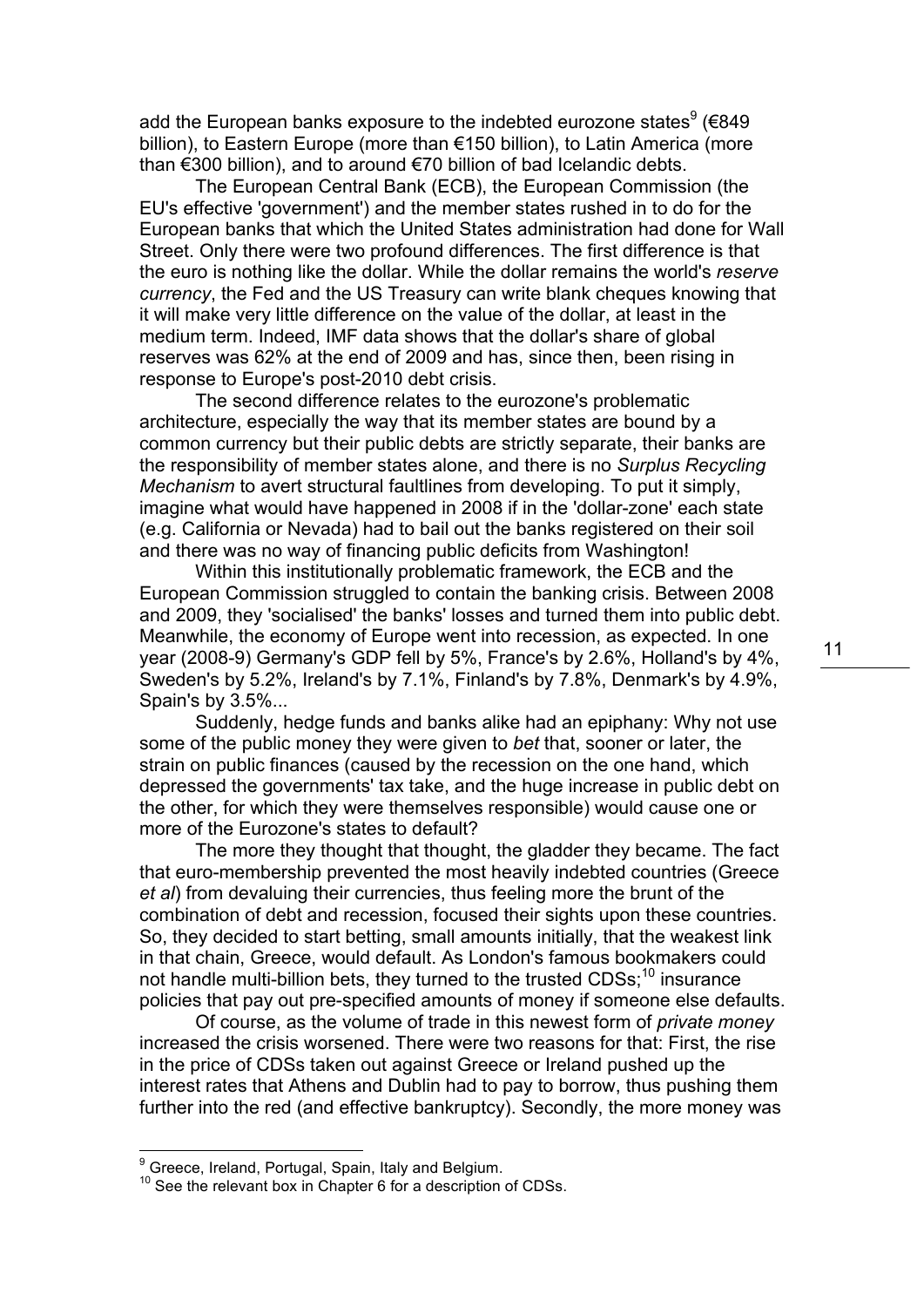spent on these CDSs the more capital was siphoned off both from corporations seeking loans to invest in productive activities and from states trying to refinance their burgeoning debt.

In short, the European variant of the banks' bail out gave the financial sector the opportunity to mint *private money* all over again. Once more, just like the *private money* created by Wall Street before 2008 was unsustainable and bound to turn into thin ash, the onward march of the new *private money* was to lead, with mathematical precision, to another meltdown. This time it was the *public* (also known as *sovereign*) *debt crisis* whose first stirrings occurred at the beginning of 2010 in Athens, Greece.

#### *Greeks bearing debts*

In October 2009 the freshly elected socialist government announced that Greece's true deficit was in excess of 12% (rather that the projected 6.5%, already more than double the Maastricht limit). Almost immediately the CDSs predicated upon a Greek default exploded, as did the interest rate the Greek state had to pay to borrow in order to refinance its €300 billion debt. By January 2010 it had become clear that, without institutional help, the Greek government would have to default.

Informally, the Greek government sought the assistance of the eurozone. German Chancellor Angela Merkel who issued her famous *nein*cubed: *Nein* to a bail out for Greece; *nein* for interest rate relief; *nein* to a Greek default. That triple *nein* was unique in the history of public or even private finance. Imagine if on 15th September 2008 Secretary Paulson had said to *Lehman Brothers*: "No, I am not going to bail you out" (which he did say); "No, I shall not organise for you very low interest rate loans" (which he also probably said); and "No, you cannot file for bankruptcy" (which he would never have said)." The last no is unthinkable. And yet this is precisely what the Greek government was told. The German government could fathom neither the idea of assisting Greece nor the idea that Greece would default on so much debt held by the French and German banks (about €75 billion and €53 billion respectively).

For five tortuous months, the Greek state was borrowing at usury rates, getting deeper and deeper into insolvency, pretending that it could weather the storm. Mrs Merkel seemed prepared to let Greece twist in the wind until the very last moment. That moment came in early May of 2010 when the world's bonds markets went into something close to the *Credit Crunch* of 2008. The Greek debt criis had panicked investors and caused them not to buy *anyone's*  bonds, fearing a cascading default similar to that of 2008. So, on 2nd May 2010, the Eurozone, the ECB and the IMF agreed to extend a €110 billion loan to Greece at an interest rate high enough to make it highly unlikely that the Greek public purse would be able to repay this new loan as well as the existing ones.

Naturally unconvinced that throwing new, expensive loans on an insolvent government, which was presiding over an economy in deep recession, would magically render it solvent, investors continued to bet in a default by Greece and also by other vulnerable eurozone states. So, a few days later, the EU announced the creation of the *European Financial Stability Facility* (the EFSF, whose toxic structure was discussed in Chapter 7),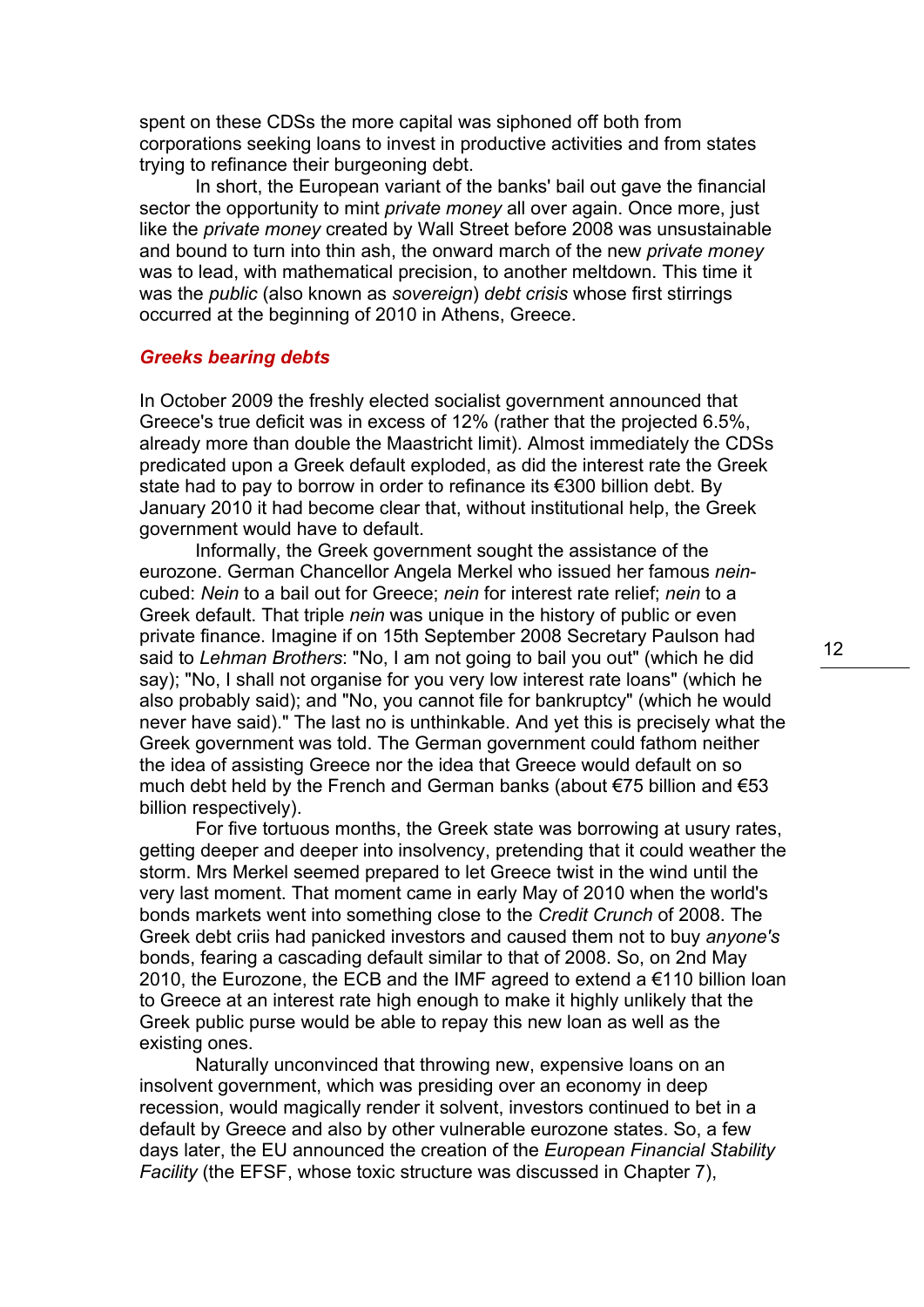supposedly a war chest of  $\epsilon$ 750 billion that would be on standby, just in case another eurozone member needed assistance with its public debt repayments.

The markets, after a few days of calmness, took a good look at the EFSF and decided it was merely a stop-gap measure. Thus the euro crisis continued with a vengeance. The reason is, of course, that expensive new loans do not address the deficit states' descent into bankruptcy and they certainly do nothing for the faulty architecture, the noxious *Simulacrum*, whose destructive potential was realised the moment the *Global Minotaur* was wiped out by the *Crash of 2008*.

If I am right, and the euro crisis is a systemic failure that began as a banking crisis, Europe's medicine is worse than the disease. It is like sending a weak swimmer out to sea to save a drowning bather. All you can expect is the sad sight of the two weak swimmers hanging onto one another for dear life, both sinking fast toward the bottom of the sea.

The two swimmers are, of course, the eurozone's deficit states and Europe's banking system: Over-laden with paper debts issued by states like Greece and Ireland, which are worth little, they constitute black holes in which the ECB keeps pumping oceans of liquidity that, naturally, only occasion a tiny trickle of extra loans to business. Meanwhile, the ECB, the surplus countries and the IMF steadfastly refuse to discuss the banking crisis, concentrating their energies solely on imposing massive austerity on the deficit states. In a never ending circle, the imposed austerity worsens the recession afflicting these deficit states and, thus, inflames the bankers' already grave doubts about whether they will ever be paid back by Greece, Ireland etc. And so the crisis is reproducing itself.

#### *Tumbling mountaineers and the euro crisis*

The domino effect, with one deficit-stricken country falling upon the next, until none is left standing, is the common metaphor by which the eurozone's crisis is narrated. I think there is a better one: It is that of a group of disparate mountaineers, perched on some steep cliff-face, tied to one another by a single rope. Some are more agile, others less fit, all bound together in a forced state of solidarity. Suddenly an earthquake hits (the *Crash of 2008*) and one of them (of a certain Hellenic... disposition) is dislodged, her fall arrested only by the common rope. Under the strain of the stricken member's weight, dangling in mid-air, and with some extra loose rocks falling from above, the next weakest (or 'marginal') mountaineer struggles to hang on but, eventually, has to let go too. The strain on the remaining mountaineers greatly increases, and the new 'marginal' member is now teetering on the verge of another mini freefall that will cause another hideous tug on the remaining circle of 'saviours'.

This is precisely why the euro crisis has not been dealt with. The EFSF structure was compared in Chapter 7 to the structure of Wall Street's toxic CDOs. With each country that leaves the bond markets, and seeks shelter in the EFSF, the next 'marginal' country faces higher interest rates while the average country's burden also rises. This is a dynamic from hell. It is like watching a tragic accident happen in slow motion. Only the reality of the euro crisis is, in fact, much worse. For there is another aspect of it that the mountaineering example does not capture: The banking crisis which is intensifying with each 'transition' of a country into the 'receiving' end of the EFSF.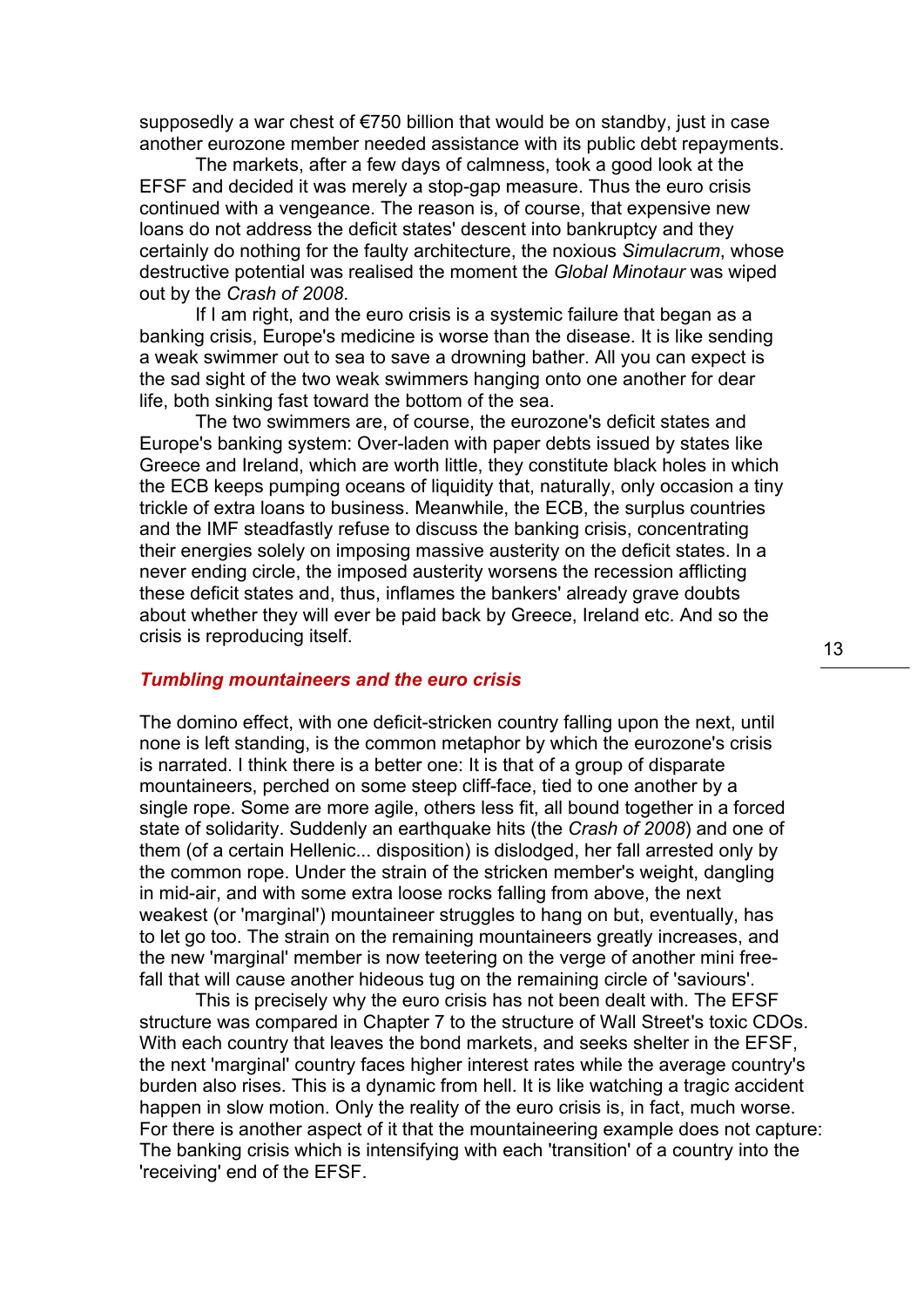Indeed, as the tragedy on the cliff-face deepens, the drama in the banking arena intensifies too, the budget deficits grow, austerity causes more banking anxiety by clearly boosting the shrinking of the deficit economies and, in a vicious feedback effect, that parallel drama dislodges the next 'marginal' country from the cliff-face.

Most puzzlingly, this is a crisis that Europe could resolve in a few weeks. How could it be resolved? And, if am I right, why is Europe dithering?

## *Why is Europe dithering when the crisis can be resolved simply and quickly?*

I shall start by explaining how the twin crisis facing the eurozone, the one involving the indebted states and the other afflicting the banking sector, could be resolved without delay. Europe's approach has failed because it has both ignored the way the debt crisis and the banking crisis are reinforcing one another and, additionally, because it has turned a blind eye to the deeper cause of the crisis: the lack of a *Surplus Recycling Mechanism* at the heart of the eurozone. Here are three simple steps in which effective remedies can be put in place:

The *first step* would be for the ECB to make the continuation of its generous assistance to the banks conditional on the banks writing off a significant portion of the debts of the deficit countries to them.<sup>11</sup> (The ECB has ample bargaining power to effect this as it is constantly keeping Europe's effectively bankrupt banks liquid.)

The *second step* would have the ECB take on its books, with immediate effect, a portion of the public debt of *all* member states equal in face value to the debt that the *Maastricht Treaty* allows them to have (i.e. up to 60% of GDP). The transfer is financed by ECB-issued bonds that are the ECB's *own liability*, rather than being guaranteed by member-states. Member-states thus continue to service their debts but, at least for the *Maastricht*-compliant part of the debt, they pay the lower interest rates secured by the ECB bond issue.

Finally, the *third step* brings into play another venerable EU institution, the *European Investment Bank* (EIB). The EIB has the capacity to invest in profitable projects twice the capital of the *World Bank*. Unfortunately, it is under-utilised because member-states must advance, under existing rules, a proportion of the investment. In the awful state they find themselves in, the eurozone's deficit states cannot afford to do this. But by granting member-states the right to finance their contribution to the EIB-financed investment projects by means of bonds issued for this purpose by the ECB (see the *second step* above) the EIB can become the *Surplus Recycling Mechanism* which the eurozone is now missing: Its role will be to borrow, with the ECB's assistance, surpluses from European and non-European surplus countries and invest them in the Europe's deficit regions.

Summing up, the first two steps would make the debt crisis go away and the third would underpin the eurozone by providing its missing link; the mechanism that it never had and whose lack caused the euro crisis in response to the *Crash of 2008*. But if I am right about all this, why is Europe not taking up this suggestion, or something along these lines? The answer lies in the preceding pages. Time to spell it out: It is because, if the euro crisis is resolved quickly and painlessly, the surplus eurozone countries (Germany in particular) will forfeit the immense

 $11$  Technically this could be done by swapping the existing bonds of deficit states that Europe's banks hold for new ones with a much lower face value.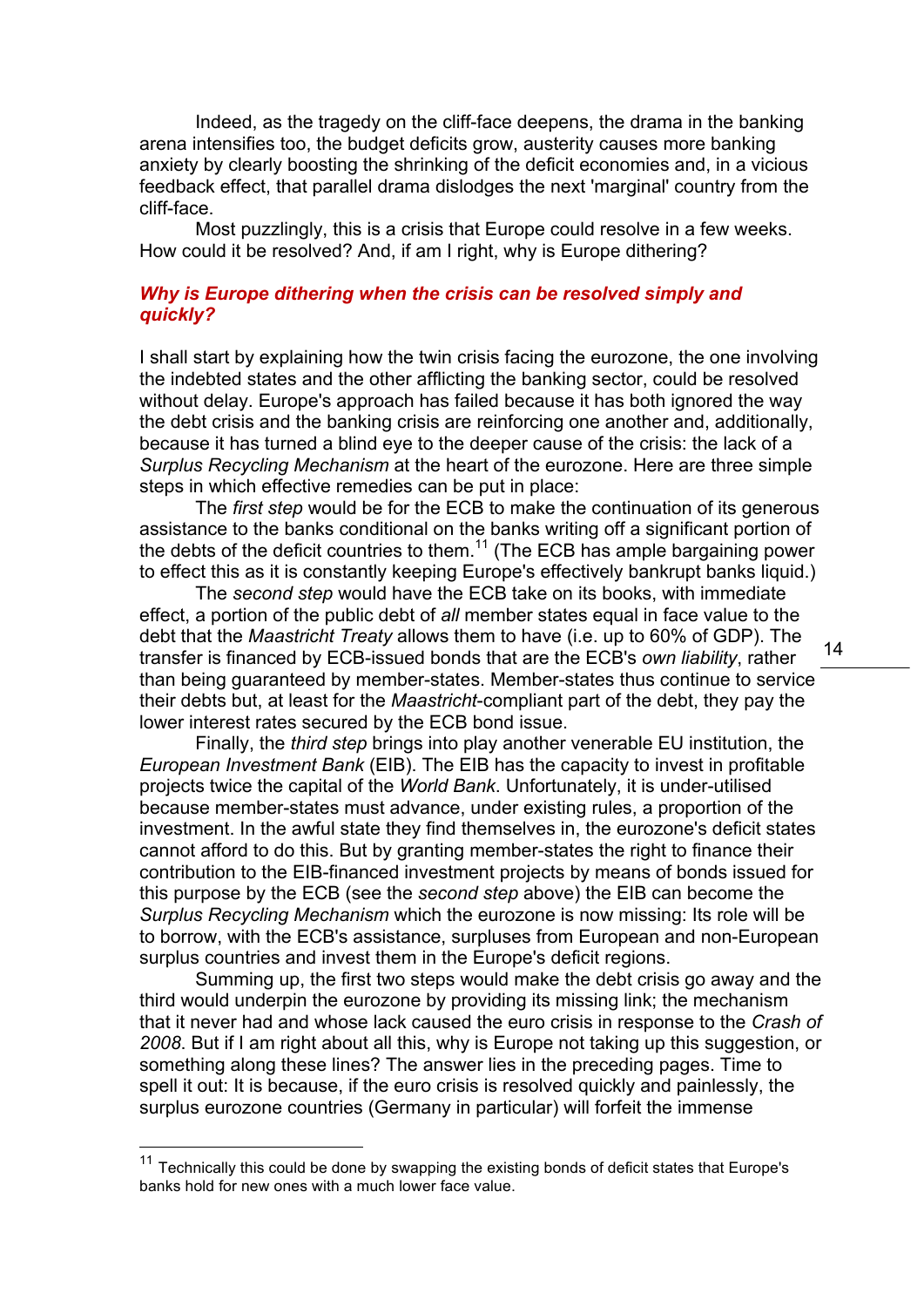bargaining power which the simmering crisis hands the German government *vis-àvis* France and the deficit countries.

To put the same point differently, the surplus countries now have one foot inside the eurozone while retaining the other foot outside of it. On the one hand, they have bound the rest of the eurozone to them by means of a common currency, thus securing large intra-eurozone surpluses. On the other hand, they know that the ongoing crisis affects the deficit countries disproportionately and, as long as the surplus countries retain the option of getting out of the eurozone, their bargaining power in Europe's *fora* is immense. For instance, whenever the German Chancellor wants to take some item off the agenda, she does so unopposed. But were the crisis to end tomorrow in a manner that prevents the surplus countries from ever leaving the eurozone, then Germany's Chancellor is just another one of almost two dozen heads of government around a large decision table.

Now notice how the *second step* of my proposed euro crisis solution would stop Germany from ever leaving the eurozone: Once the ECB, a common institution, acquires large debts (by issuing its own bonds) it becomes impossible to allocate this common debt among different member-states. Thus, it is impossible for anyone to leave. Furthermore, if the *third step* is adopted, and Europe is fitted with the missing *Surplus Recycling Mechanism*, Germany's *Simulacrum* will be well and truly debased.

So, it seems that the euro crisis is wholly unnecessary from an economic viewpoint but that it serves the interests of maintaining within Europe the role that Germany developed for itself during the reign of the *Global Minotaur*. And now that the Minotaur is *kaput*, Europe is in crisis and Germany in... denial.

#### *The Dragon soars, then plunges into angst*

On 4th December 2010, *Wikileaks* posted an official cable relating a conversation (*circa* 28th March 2009) between US Secretary of State Hillary Clinton and Australian Prime Minister Kevin Rudd. In it we read: *The Secretary also noted the challenges posed by China's economic rise, asking, "How do you deal toughly with your banker?"*

The reader may, understandably, protest a startling omission in this book: While promising to speak to the future of the world economy, there has been almost no mention of China. Undoubtedly, the swashbuckling reemergence of what was, historically, one of the world's leading powers is the big story of our times. Its bearing upon the future will be as significant as that of the United States during the 20th century. Of this I have no doubt. Nevertheless, neither the nature of China's rise nor its future impact can be understood without a good grasp of the world as shaped by the *Global Minotaur.* For, come to think of it, the *Soaring Dragon* not only grew up in an environment shaped by the *Global Minotaur* but must also mature in an unstable world occasioned by the latter's demise.

Deng Xiao Ping's new course for China was modelled on Japan and the South East Asian tigers. The organising principle behind the Chinese plan for growth was that of a dual economy in which special economic zones would punctuate China with small Singapores or Hong Kongs, islands of intense capitalist activity in a sea of unlimited labour power. Meanwhile, the centre would direct investment (very much along the lines of the Japanese model) but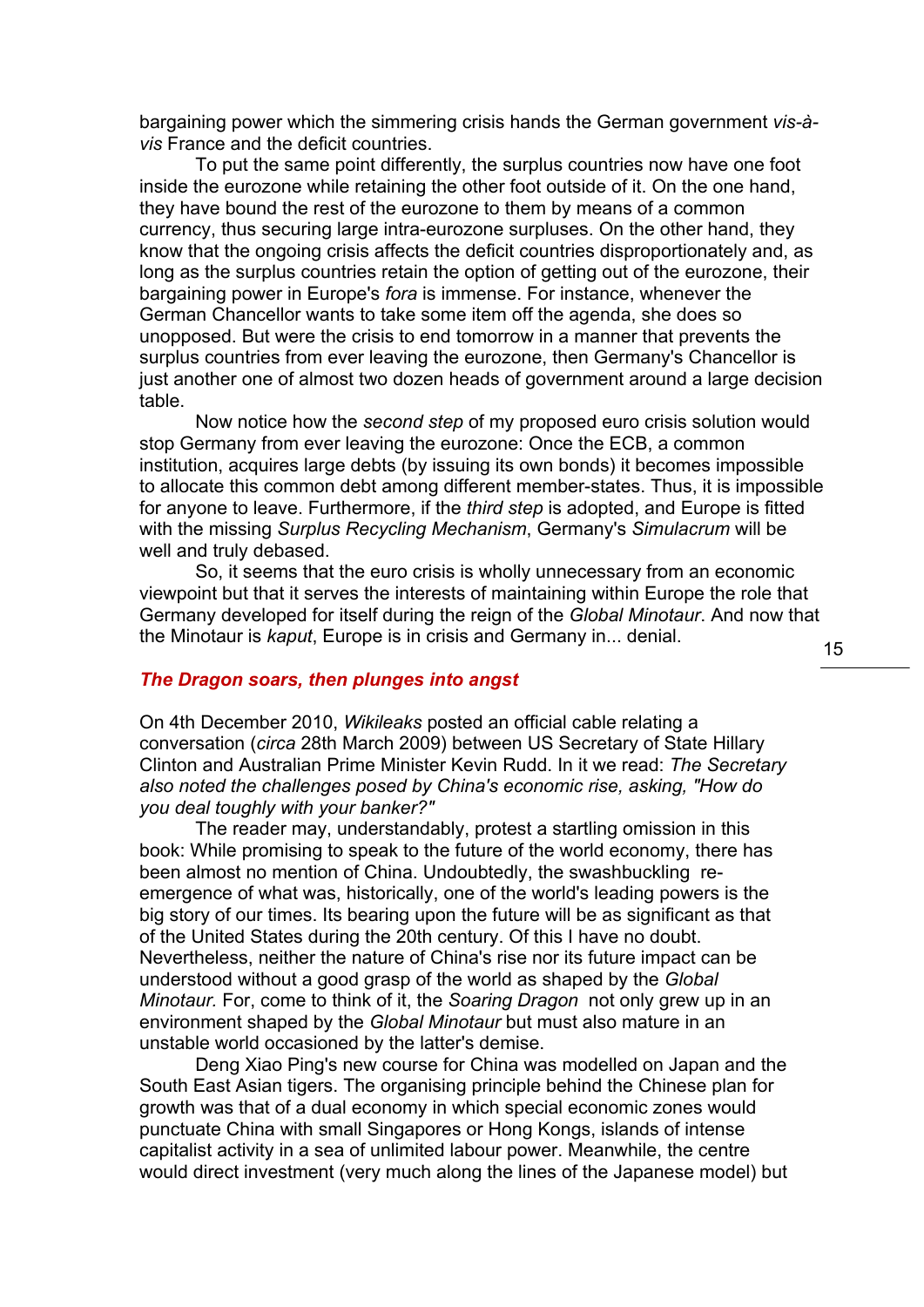would also negotiate technology transfers and foreign direct investment directly with Western and Japanese multinational corporations. As for China's global positioning, it would resemble that of South East Asia, in seeking sources of demand for its export-led growth from the United States and Europe.

It can be safely suggested that China owes its *élan* to the *Global Minotaur*. American, European and Japanese multinationals played a crucial role in setting up shop in China and using its low costs in order to export to the rest of the world, especially to the United States. At the same time, cheap Chinese imports into the United States has helped Wal-Mart style American companies to squeeze prices to unbelievably low levels, helping in the drive to minimise US inflation, a key requirement (as we saw in Chapter 4) for the continuing capital flows into the United States that kept the *Minotaur* happy and joyous.

As China was learning the ropes, becoming one of the *Minotaur*'s favourite feeders, its leaders became keen observers of US policies that had the potential to affect China's growth path. In particular, they learned important lessons from the 1985 *Plaza Accord* which, as we saw, condemned Japan to an untenable position, and from the 1998 South East Asia crisis that was caused by America's successful bid to rid the tigers of financial regulation and expose their financial markets to the vagaries of Wall Street, the City and the European banks.

A widely accepted current hypothesis is that, because of these experiences, the Chinese are resisting America's asphyxiating pressures to revalue the Chinese currency (the Remnibi, or RMB). Seemingly, following the *Crash of 2008*, the United States are pushing hard for an RMB re-valuation for the same reasons they pushed the Japanese in the 1980s to sign the *Plaza Accord*. The conventional view here is that the US government, in its haste to do something about the low level of demand in its domestic market, is trying to do what all governments do in a recessionary climate: To drum up demand from abroad, usually by devaluing their currency (or, equivalently, by enticing foreigners to re-value theirs). Once more, I do not thing that the standard explanation is the whole story.

While American firms whose base is predominantly in the United States are pushing for an appreciation of the RMB, for the reasons stated above, it is not at all clear that the heralded currency wars between China and the United States are of the traditional type just put forward. There are two reasons for remaining sceptical on this issue: *First*, it is not at all clear that US policy makers have accepted that the *Global Minotaur* is finished; that the strategy of expanding, or at least not shrinking, the US twin deficits must be abandoned. *Secondly*, some of the largest, best endowed and most dynamic American corporations would be hit hard if the RMB were to re-value. For they are already producing a great deal of their output within China, before exporting it to the rest of the world. An RMB appreciation would cut into their profit margins. Every iPad, each HP computer, even American cars (many of which use Chinese manufactured parts) will have to increase in price. Indeed, while the American government is lobbying with Beijing to re-value the RMB, countless Western multinationals are threatening China to withdraw (and resettle in India or even Africa) if the RMB is allowed to rise significantly against the US dollar.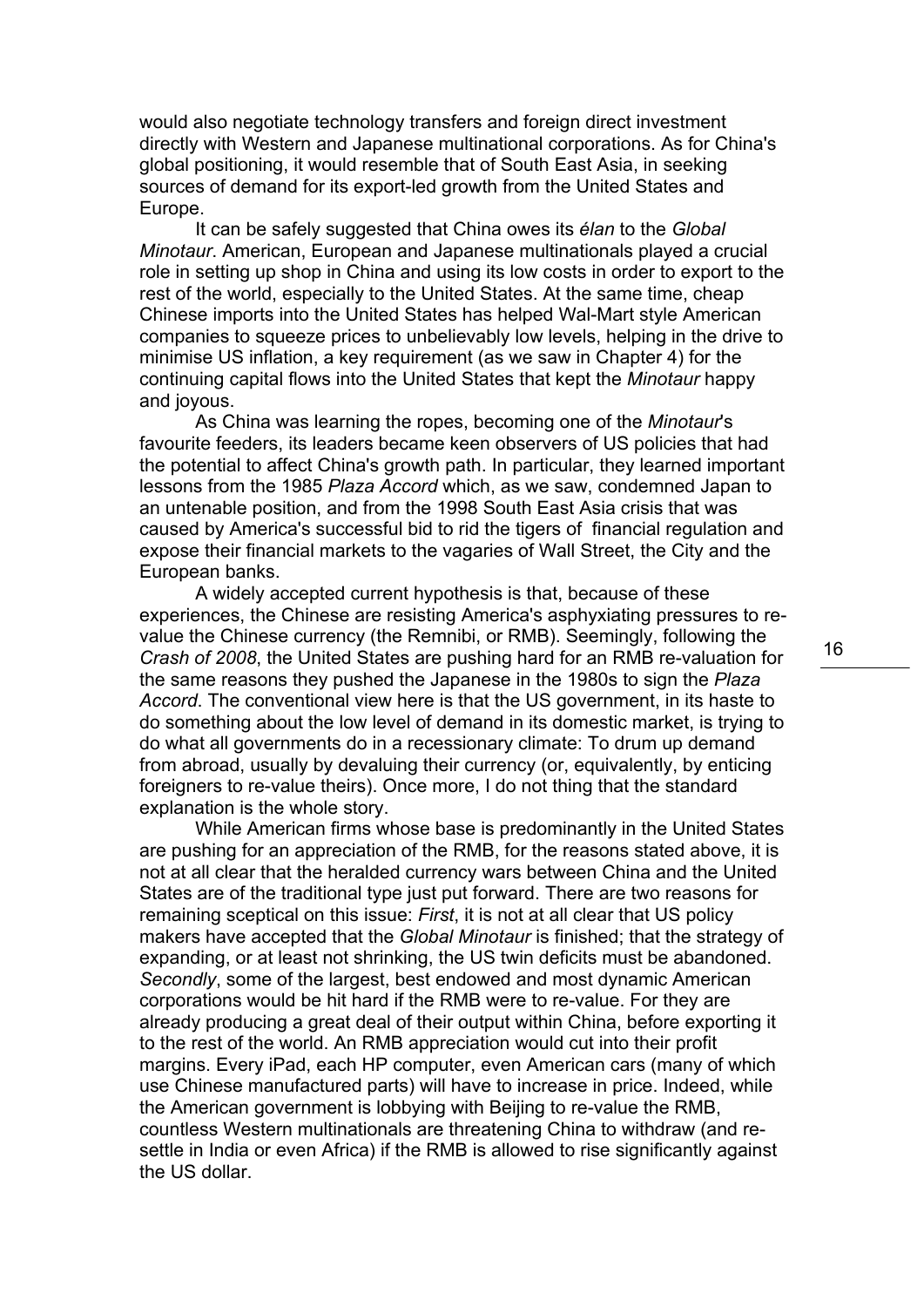Besides the US-Chinese nexus, China's startling growth made an indelible mark on the rest of the developing nations. Some were devastated by the competition but others were liberated from a relationship of dependence on the West and its multinational corporations. Mexico was among the first group of countries to have suffered from China's rise. Because it had chosen to invest much energy into becoming a low-wage manufacturer on the periphery of the United States (and a member of the US-Canada-Mexico free trade zone known as NAFTA), China's emergence was a nightmare for Mexican manufacturers. However, it was a godsend for countries ranging from Australia (which in effect put its vast mineral resources at the disposal of Chinese firms) to Argentina and from Brazil to Angola (which in 2007 received more funding, as direct investment mainly into its oil industry, than the IMF had leant to the whole world).

Latin America is possibly the one continent that was changed forever by China's emergence into the *Global Minotaur*'s major feeder. Argentina and Brazil turned their fields into production units supplying 1.3 billion Chinese consumers with foodstuff, and also dug up their soil in search of minerals that would feed China's hungry factories. Cheap Chinese labour and China's market access to the West (courtesy of World Trade Organisation membership) is allowing Chinese manufacturers to undercut their Mexican and other Latin American competitors in the manufacture of low value-added sectors such as shoes, toys and textiles. This two-pronged effect causes Latin America to de-industrialise and return to the status of a primary goods producer.

These developments have a global reach. For if Brazil and Argentina turn their eyes toward Asia, as they already have started doing, they may abandon their long term struggle to break into the food markets of the United States and Europe, from which they have been barred by severe protectionist measures in favour of American, German and French farmers. Already, Latin America's shifting trade patterns are affecting the orientation of a region which was, until very recently, thought of as the United States' backyard.

Latin America's governments choose not to resist their countries' transformation into China's primary goods producers. They may not like deindustrialisation much but it is a far cry from the prospect of another crisis like that of 1998-2002 and another visit from an IMF seeking to exact more pounds of flesh from their people.

Returning to Secretary Clinton's remark at this section's beginning, it is clear what she meant by referring to China as America's banker. As we see in the graph below, the United States has, since 2000, shifted its reliance for financing its budget deficit from Europe and Japan to China. But what exactly was Mrs Clinton referring to when she hinted at "dealing toughly" with China? Did she mean, yet again, pressurising Beijing to revalue its currency? And was the reason the stated purpose of limiting the US trade deficit with China?

Possibly. However, an even more pressing reason is to preserve the profits of US multinationals which, since the 1980s, had set up production facilities in countries like Mexico and Brazil, and which are now under threat from severe Chinese competition.<sup>12</sup>

 $12$  In a Australian Broadcasting Company (ABC) radio interview, Mexican economist Rogelio de la O stated in 2009: "Even strong companies that are subsidiaries of international firms are very, very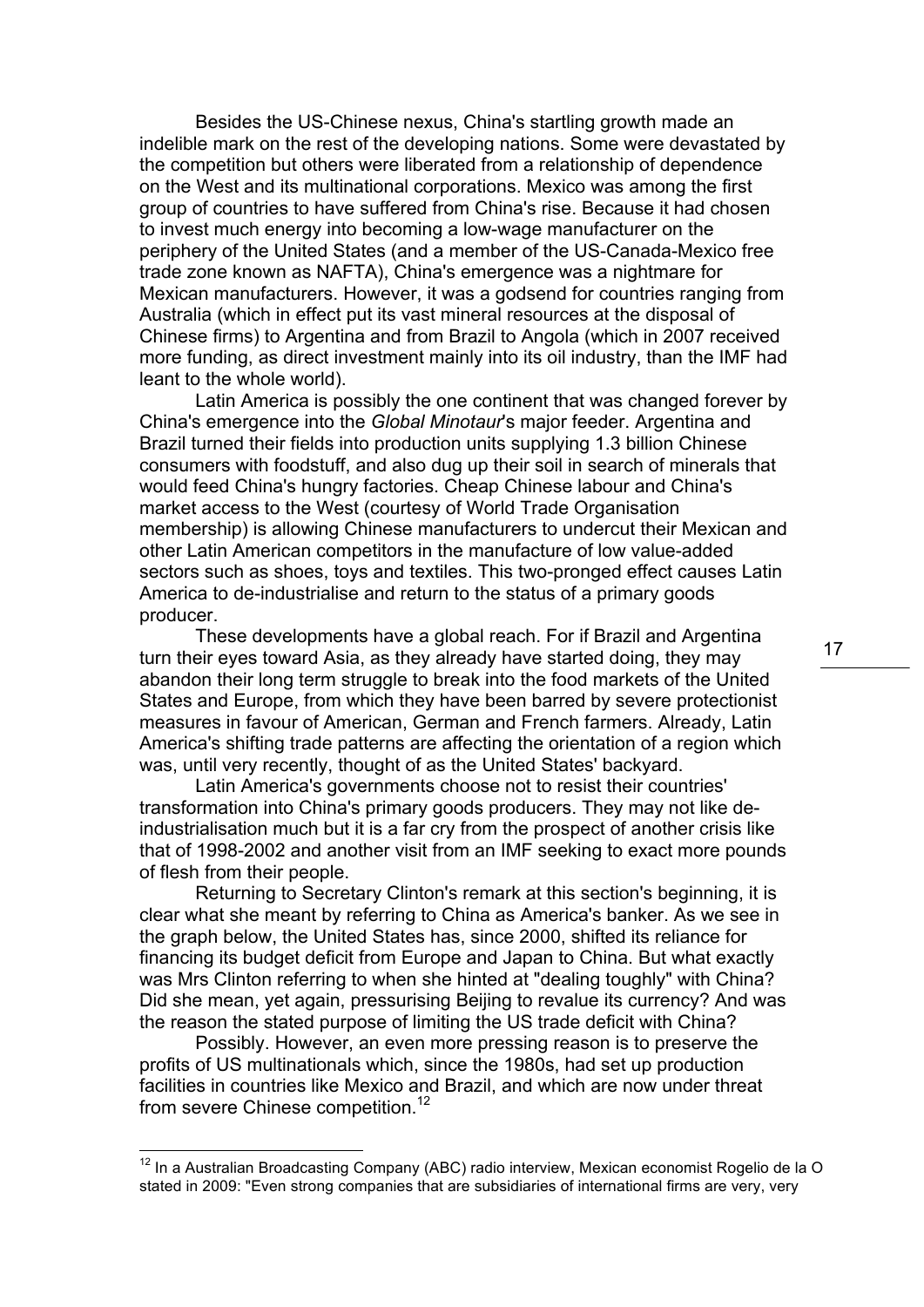

America's conundrum in the face of stupendous Chinese growth is that the *Crash of 2008* stopped the *Minotaur* from quickmarching the Chinese to its tune. Up until then, the Chinese depended upon the *Minotaur* for their trade surpluses and were, thus, forced to reinvest them in the United States, either by buying US government debt or in the private sector. With the *Minotaur* no longer capable of absorbing increasing quantities of Chinese goods, at a rate similar to the pre-2008 period (especially now that China has shifted production to high-tech, big item products like superfast railways), China does not automatically need to send all of its capital to New York.

This leaves China with only one reason for investing hugely in US assets: the fact that it has already invested hugely in... US assets and does not want to see its people's accumulated hard labour lose much of its worth were the United States to be hit by a public debt crisis. At the same time, and despite its public proclamations, the United States' government does not have the backing of a large segment of American corporations to pursue a *Plaza*type agreement that would see the RMB slide against the dollar. Unable to expand its deficits, like it did when the *Minotaur* was exploding with youthful energy, and lacking the clout to do to China what it had done to Japan in 1985, the United States is finding it hard to decide how to deal with China.

discouraged at the way their volumes have fallen and their margins have been totally squeezed. The China effect is kind of overwhelming."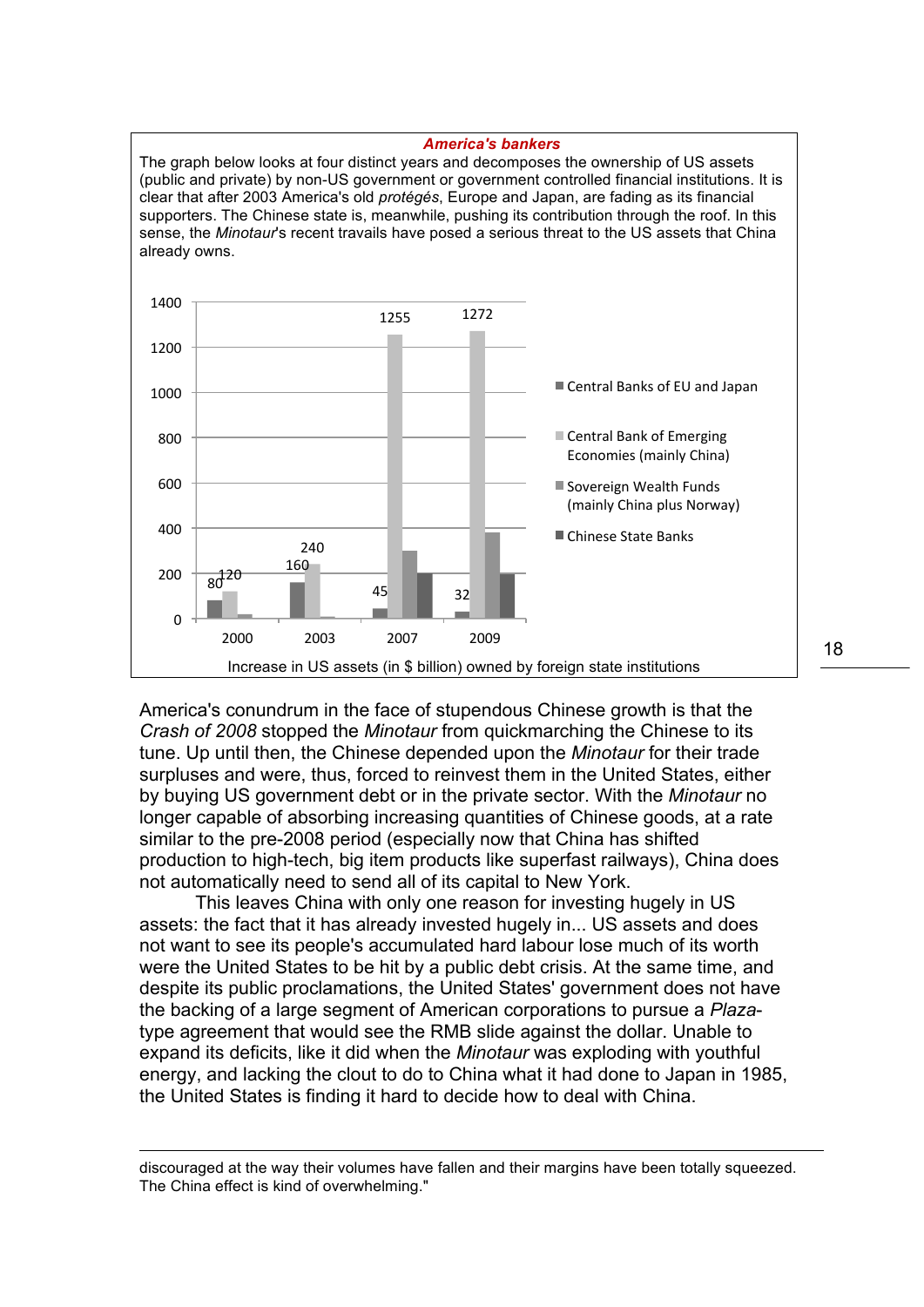China too, unable to secure sufficient demand for its industries in the absence of a roaring *Minotaur*, is in a bind and has ended up responding in surprising ways. For instance, Brazil's Central Bank revealed that, while in 2009 China's foreign direct investment in the Latin American country was only \$300 million, in 2010 it rose to \$17 billion. Why? What was China up to?

As everyone knows, for a while now, Brazil, Argentina etc. were being enriched by the Dragon's purchases of iron ore, soya beans, oil, meat etc. But, when the *Global Minotaur* perished in 2008, and these economies continued to grow on the back of their primary exports to China, their currencies shot up in relation to the dollar. Consider three immediate effects of these developments:

*First*, Latin American high growth rates attracted a new *carry trade*, this time from the United States whose growth rate and interest rates hovered around zero, thus motivating a capital flight away from America.

*Secondly*, new Chinese industrial imports rushed into Brazil and Argentina as their local prices were falling, in view of the local currencies strengthening vis-à-vis the dollar (and, by pegged association, the RMB).

*Thirdly*, to perpetuate this cycle, China increased its investments in Latin America. Now, this third development is of some significance. Up until recently, China would invest in Africa and elsewhere in projects the ultimate purpose of which was to secure raw materials for its domestic industries. With these new investments into countries like Brazil, China seems to be pursuing a new strategy: That of creating something like its own *Global Plan*! Of directing part of its outbound capital flows to countries other than the United States in an effort to stimulate, there, in those foreign places, demand for Chinese goods.

The broader significance of China's relation to the rest of the emerging nations comes in the form of clues on how China will seek to address the gaping hole left in the overall demand for its exports by the *Minotaur*'s 2008 misfortune. What is clear is that China, the United States and the rest of the emerging nations will, from now on, engage in a triangular game of chicken. With no dominant party in sight, and no clear objectives for any of them, the prospects of a new, efficient (formal or informal) *Global Surplus Recycling Mechanism* seem slim and distant. Which means that the *Minotaur*'s legacy is a rather bleak one for the world economy.

## *Epilogue: Between the West's Bankruptocracy and the East's fragile strength*

Judging by the mood in the centres of power, that which we used to call the *Third World* is having a good crisis. The 'emerging economies' are growing at the expense of Europe and the United States, the two loci of long-established capitalism which, regrettably, have spawned a new socio-economic 'system': *Bankruptocracy*.

The *Global Minotaur*'s 2008 moment has raised the prospect of a worldwide realignment. And yet, the *Minotaur* is still in the room, threatening to wreak havoc. Wounded it may be, perhaps mortally, but its imprint is still all over our world. When it was hurt, and Wall Street's near-collapse sapped its energy, America's abandoned *protégés* failed to rise to the occasion.